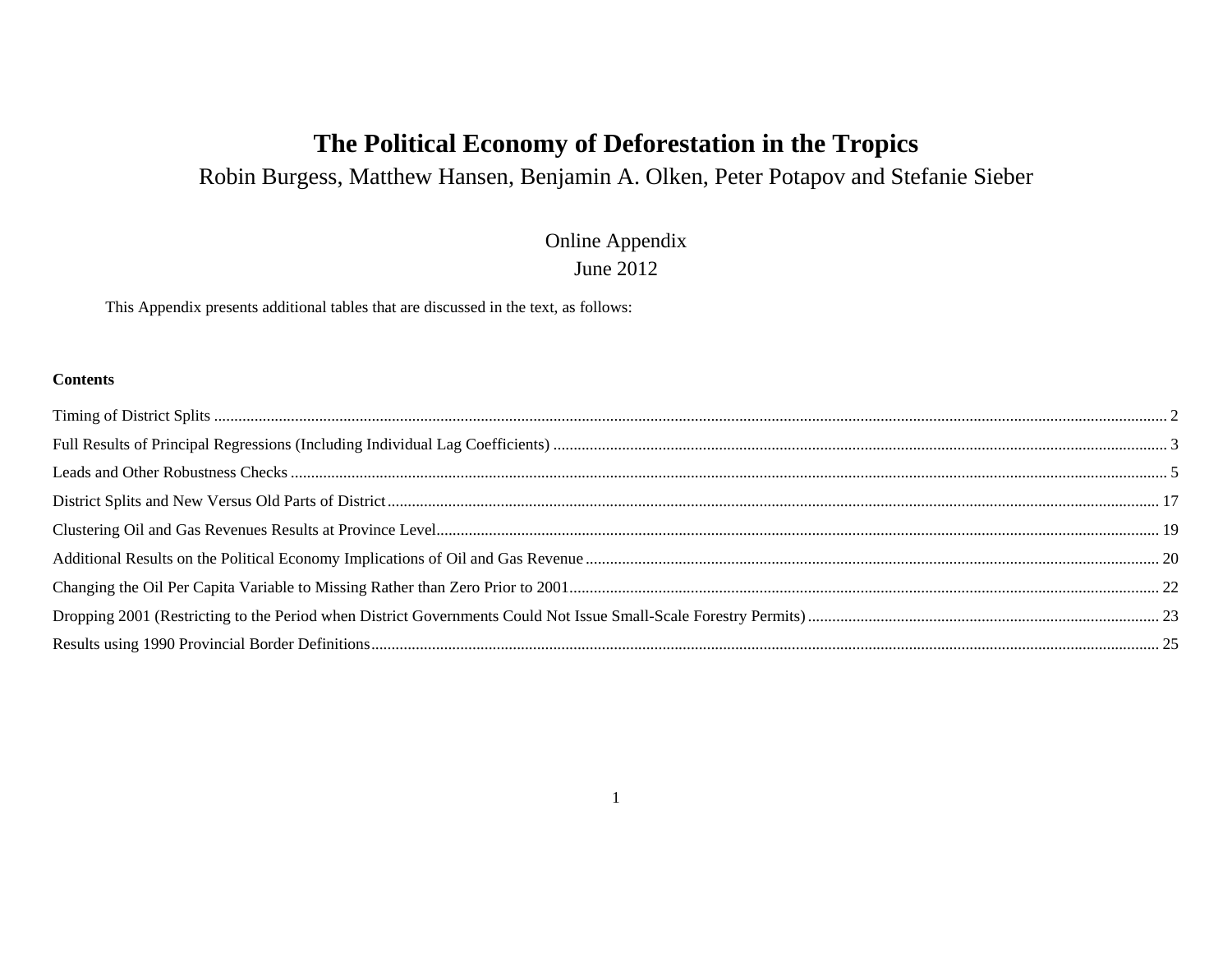# **Timing of District Splits**

|                                         | (1)              | (2)              | (3)              |
|-----------------------------------------|------------------|------------------|------------------|
| <b>VARIABLES</b>                        | Year First Split | Year First Split | Year First Split |
|                                         |                  |                  |                  |
| Population in 1996 (millions)           | $-0.959$         | $-1.052$         | $-1.464$         |
|                                         | (0.730)          | (0.808)          | (1.024)          |
| Total area (million pixels)             | 0.549            | 0.812            | $-0.982$         |
|                                         | (1.335)          | (1.653)          | (2.121)          |
| Mean per-capita exp. 1996 (US\$)        | $-0.0428$        | $-0.0342$        | $-0.0243$        |
|                                         | (0.0720)         | (0.0790)         | (0.0895)         |
| Oil and gas revenue 2001 (million US\$) | $-0.00782$       | $-0.00895$       | 0.00366          |
|                                         | (0.0104)         | (0.0110)         | (0.0144)         |
| Share of land forested in 2000          | 0.0456           | 0.0498           | $-0.0504$        |
|                                         | (0.0626)         | (0.0657)         | (0.0478)         |
| Share of forest deforested in 2001      | $-3.790$         | $-4.062$         | $-2.687$         |
|                                         | (2.819)          | (3.120)          | (2.761)          |
| Golkar vote share                       | 21.12            | 17.81            | 63.50            |
|                                         | (56.92)          | (67.60)          | (96.27)          |
| Missing rice                            | 0.00285          | $-0.0117$        | 0.0162           |
|                                         | (0.0363)         | (0.0392)         | (0.0404)         |
| (No info on missing rice)               | 0.154            | 0.0396           | $-0.688$         |
| FE                                      | None             | Island           | Province         |
|                                         |                  |                  |                  |
| Observations                            | 73               | 73               | 73               |
| R-squared                               | 0.068            | 0.073            | 0.485            |

### **Appendix Table A.1 Timing of District Splits**

*Notes*. An observation is a district as defined by 1996 borders, excluding cities, and including only districts where at least one split took place between 2001 and 2008. The dependent variable is the year the first split took place, conditional on there being a split. The 'missing rice' variable captures leakage from a public distribution system (see Olken, 2006) and the 'no info on missing rice' variable is a dummy for districts where this data is not available. Province fixed effects are defined using the 2008 provincial boundaries (21 provinces). Robust standard errors are used.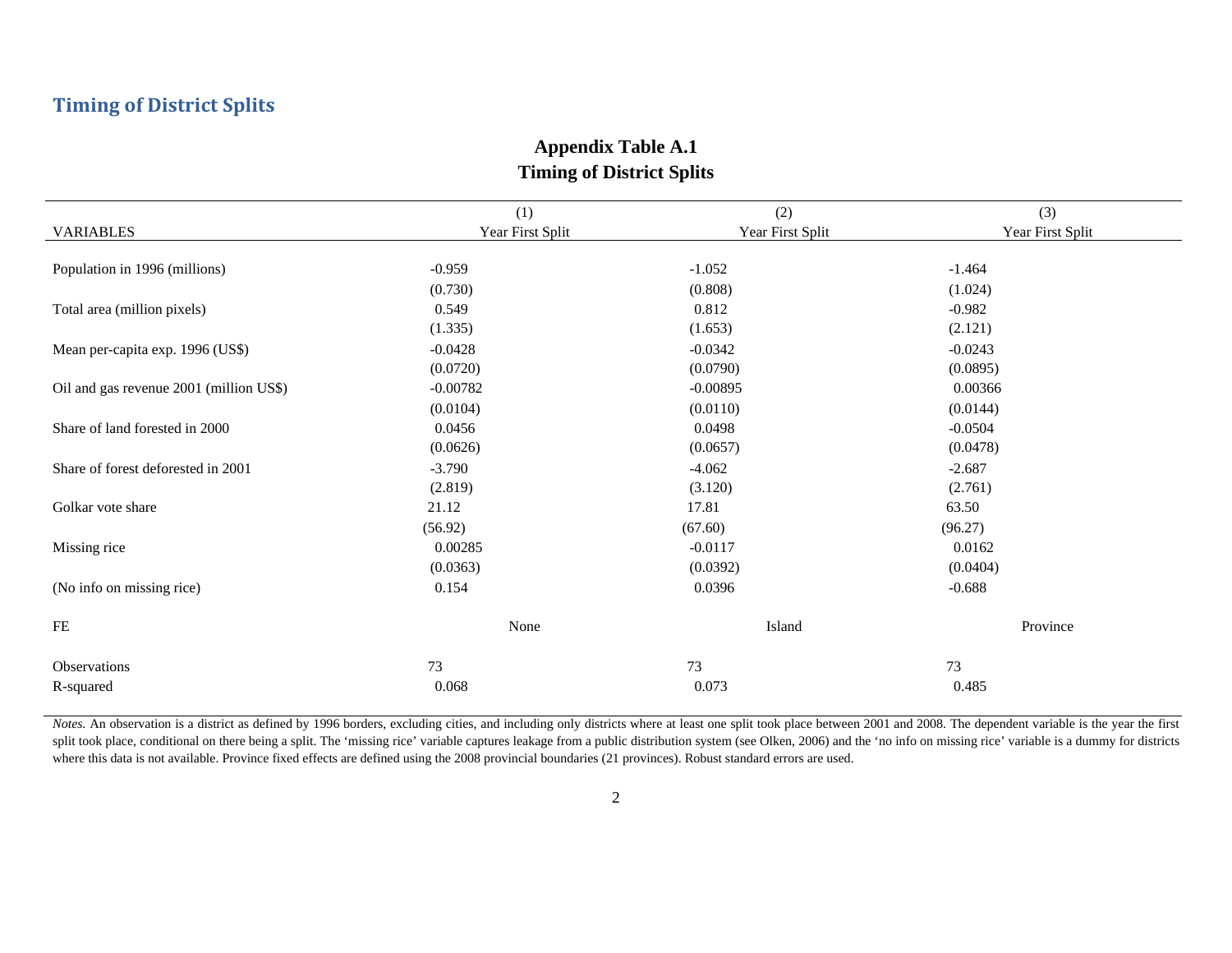#### **Full Results of Principal Regressions (Including Individual Lag Coefficients)**

|                     | (1)          | (2)                   | (3)                     | (4)          | (5)         | (6)          | (7)        |
|---------------------|--------------|-----------------------|-------------------------|--------------|-------------|--------------|------------|
| <b>VARIABLES</b>    | All Forest   | Production/Conversion | Conservation/Protection | Conversion   | Production  | Conservation | Protection |
| Panel A             |              |                       |                         |              |             |              |            |
| Number of districts | $0.0385**$   | $0.0443**$            | 0.0472                  | 0.0387       | $0.0535***$ | $0.0976**$   | 0.00870    |
| in province         | (0.0160)     | (0.0179)              | (0.0331)                | (0.0305)     | (0.0199)    | (0.0411)     | (0.0349)   |
| <b>Observations</b> | 608          | 296                   | 312                     | 128          | 168         | 144          | 168        |
| Panel B: Lags       |              |                       |                         |              |             |              |            |
| Number of districts | 0.0385       | 0.0448                | $0.0900$ ***            | 0.0538       | 0.0520      | $0.113***$   | $0.0691*$  |
| in province         | (0.0287)     | (0.0333)              | (0.0294)                | (0.0398)     | (0.0352)    | (0.0391)     | (0.0393)   |
| Lag 1               | 0.0425       | 0.0448                | $-0.127*$               | 0.0117       | 0.0426      | $-0.160$     | $-0.0776$  |
|                     | (0.0459)     | (0.0477)              | (0.0672)                | (0.0653)     | (0.0448)    | (0.131)      | (0.0635)   |
| Lag 2               | $-0.0723***$ | $-0.0747***$          | 0.0209                  | $-0.0925***$ | $-0.0624**$ | 0.104        | $-0.0780$  |
|                     | (0.0271)     | (0.0254)              | (0.0808)                | (0.0356)     | (0.0258)    | (0.157)      | (0.0765)   |
| Lag 3               | $0.0735*$    | 0.0660                | $0.118*$                | 0.112        | 0.0472      | 0.0949       | $0.138**$  |
|                     | (0.0435)     | (0.0436)              | (0.0665)                | (0.0892)     | (0.0387)    | (0.0634)     | (0.0670)   |
| Sum of L0-L3        | $0.0822***$  | $0.0809***$           | $0.101**$               | 0.0850       | $0.0795***$ | $0.151***$   | 0.0513     |
|                     | (0.0204)     | (0.0193)              | (0.0426)                | (0.0594)     | (0.0217)    | (0.0575)     | (0.0373)   |
| Joint p             | < 0.001      | < 0.001               | 0.0162                  | < 0.001      | < 0.001     | 0.0205       | 0.0610     |
| Observations        | 608          | 296                   | 312                     | 128          | 168         | 144          | 168        |

### **Appendix Table A.2 Impact of Number of Districts in Province on Deforestation as Measured with Satellite Data**

Notes. The forest dataset has been constructed from MODIS satellite images, as described in Section III.C. The production and conversion zones are those in which legal logging can take place, while the conservation and protection zones are those in which all logging is illegal. An observation is a forest-zone in a province in a year. The dependent variable is the number of forest cells deforested in a given year in the given province-forest zone. The 'number of districts in province' variable counts the number of districts within each province in a given year, where provinces are defined using the 2008 boundaries (21) provinces). The regressions include province and island-by-year fixed effects. In Panel B, we include the number of districts variable and three lags of the number of districts variable; the coefficient reported as 'sum of L0-L3' is the sum of the coefficients on the number of districts variable and the first three lags. Robust standard errors are clustered at the 1990 province boundaries (17 provinces) and reported in parentheses. \*\*\* implies significance at the 0.01 level, \*\* 0.05, \* 0.1.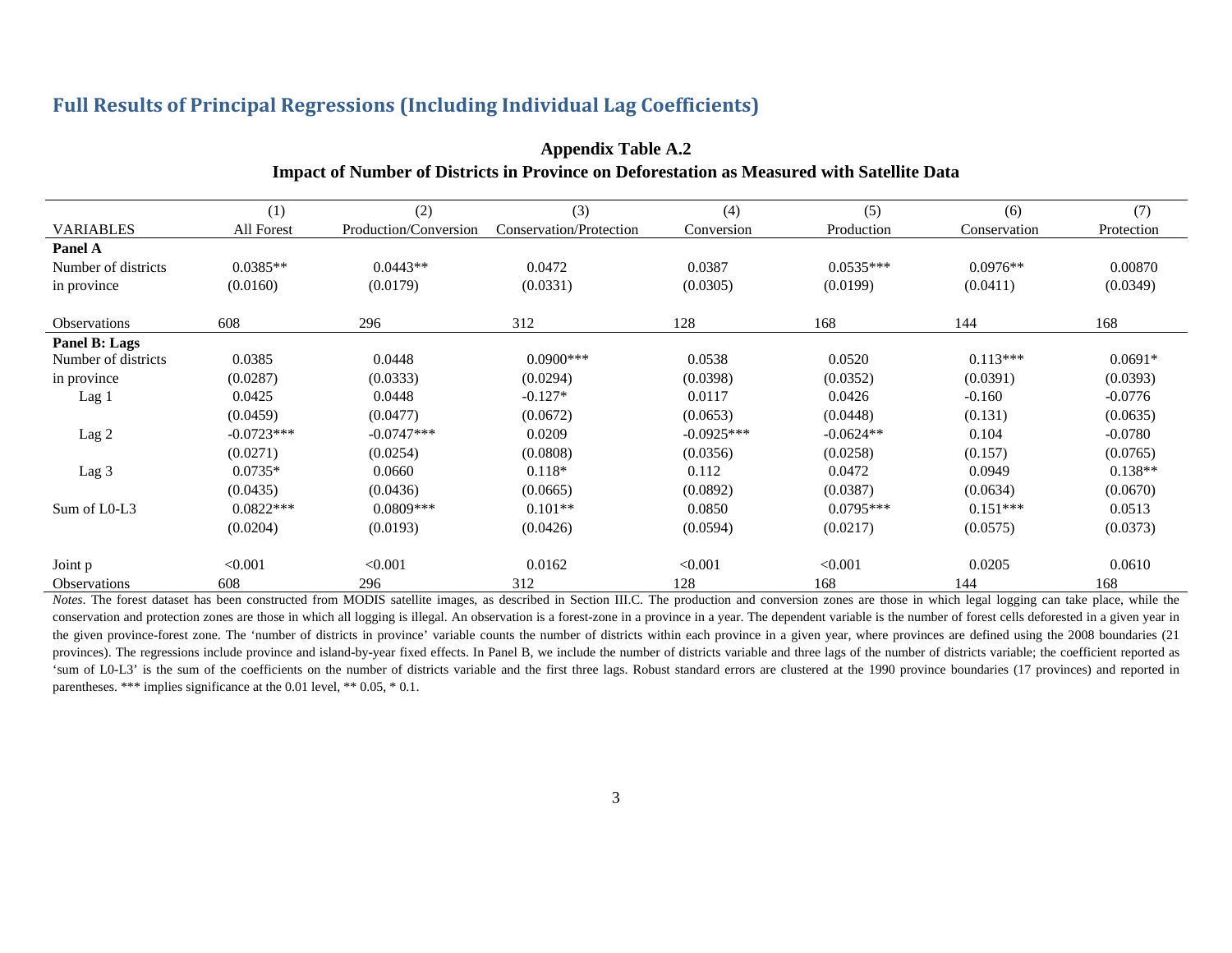|                     | (1)         | (2)                   | (3)         | (4)                                 | (5)                   | (6)          |  |
|---------------------|-------------|-----------------------|-------------|-------------------------------------|-----------------------|--------------|--|
|                     |             | 2001-2007             |             | 2001-2007                           |                       | 1994-2007    |  |
|                     |             | All wood observations |             | Balanced panel of wood observations | All wood observations |              |  |
| <b>VARIABLES</b>    | Log Price   | Log Quantity          | Log Price   | Log Quantity                        | Log Price             | Log Quantity |  |
| Panel A             |             |                       |             |                                     |                       |              |  |
| Number of districts | $-0.017$    | $0.084*$              | $-0.019$    | $0.103**$                           | $-0.024**$            | $0.080***$   |  |
| in province         | (0.012)     | (0.044)               | (0.013)     | (0.039)                             | (0.010)               | (0.017)      |  |
| Observations        | 1003        | 1003                  | 532         | 532                                 | 2355                  | 2355         |  |
| Panel B: Lags       |             |                       |             |                                     |                       |              |  |
| Number of districts | $-0.025*$   | 0.096                 | $-0.029$    | 0.123                               | $-0.031***$           | $0.072**$    |  |
| in province         | (0.014)     | (0.076)               | (0.016)     | (0.082)                             | (0.009)               | (0.024)      |  |
| Lag 1               | $0.010***$  | $-0.039$              | $0.009**$   | $-0.033$                            | $0.011***$            | $-0.004$     |  |
|                     | (0.003)     | (0.034)               | (0.004)     | (0.041)                             | (0.003)               | (0.034)      |  |
| Lag 2               | $-0.001$    | 0.040                 | $-0.001$    | 0.021                               | $-0.000$              | 0.019        |  |
|                     | (0.009)     | (0.041)               | (0.010)     | (0.022)                             | (0.005)               | (0.028)      |  |
| Lag 3               | $-0.017**$  | 0.038                 | $-0.018*$   | 0.045                               | $-0.015*$             | 0.033        |  |
|                     | (0.007)     | (0.042)               | (0.008)     | (0.044)                             | (0.008)               | (0.036)      |  |
| Sum of L0-L3        | $-0.0336**$ | $0.135**$             | $-0.0384**$ | $0.156**$                           | $-0.0344**$           | $0.119***$   |  |
|                     | (0.0134)    | (0.0561)              | (0.0150)    | (0.0592)                            | (0.0139)              | (0.0383)     |  |
| Joint p             | 0.000917    | 0.000477              | 0.00366     | 0.000724                            | 6.74e-05              | 0.00890      |  |
| <b>Observations</b> | 1003        | 1003                  | 532         | 532                                 | 1960                  | 1960         |  |

#### **Appendix Table A.3 Impact of Number of Districts in Province on Prices and Quantities as Reported by Official Forest Production Statistics**

*Notes*. The price and quantity data has been compiled from the `Statistics of Forest and Concession Estate', and are official government statistics for the production zone only. The dependent variable in columns (1), (3), and (5) is the log price of a given wood type produced in the province-year, determined by dividing the total value of wood produced by the quantity and taking logs. The dependent variable in columns (2), (4), and (6) is the quantity of a given wood type produced in the province-year. An observation is a wood species type in a given province and year. The specification in columns (1) and (2) includes all wood types, for the years 2001 to 2007; columns (3) and (4) include only wood types whose production is observed in all years for a given province, for the years 2001 to 2007; columns (5) and (6) include all wood types, for the years 1994 to 2007. The 'number of districts in province' variable counts the number of districts within each province in a given year, including both rural and urban districts where provinces are defined using the 2008 boundaries (21 provinces). In Panel B, we include the number of districts variable and three lags of the number of districts variable; the coefficient reported as 'sum of L0-L3' is the sum of the coefficients on the number of districts variable and the first three lags. All regressions include wood-type-by-province and wood-type-by-island-by-year fixed effects and are weighted by the first volume reported by wood type and province. Robust standard errors are clustered at the 1990 province boundaries (17 provinces) and reported in parentheses. \*\*\* implies significance at the 0.01 level, \*\* 0.05, \* 0.1.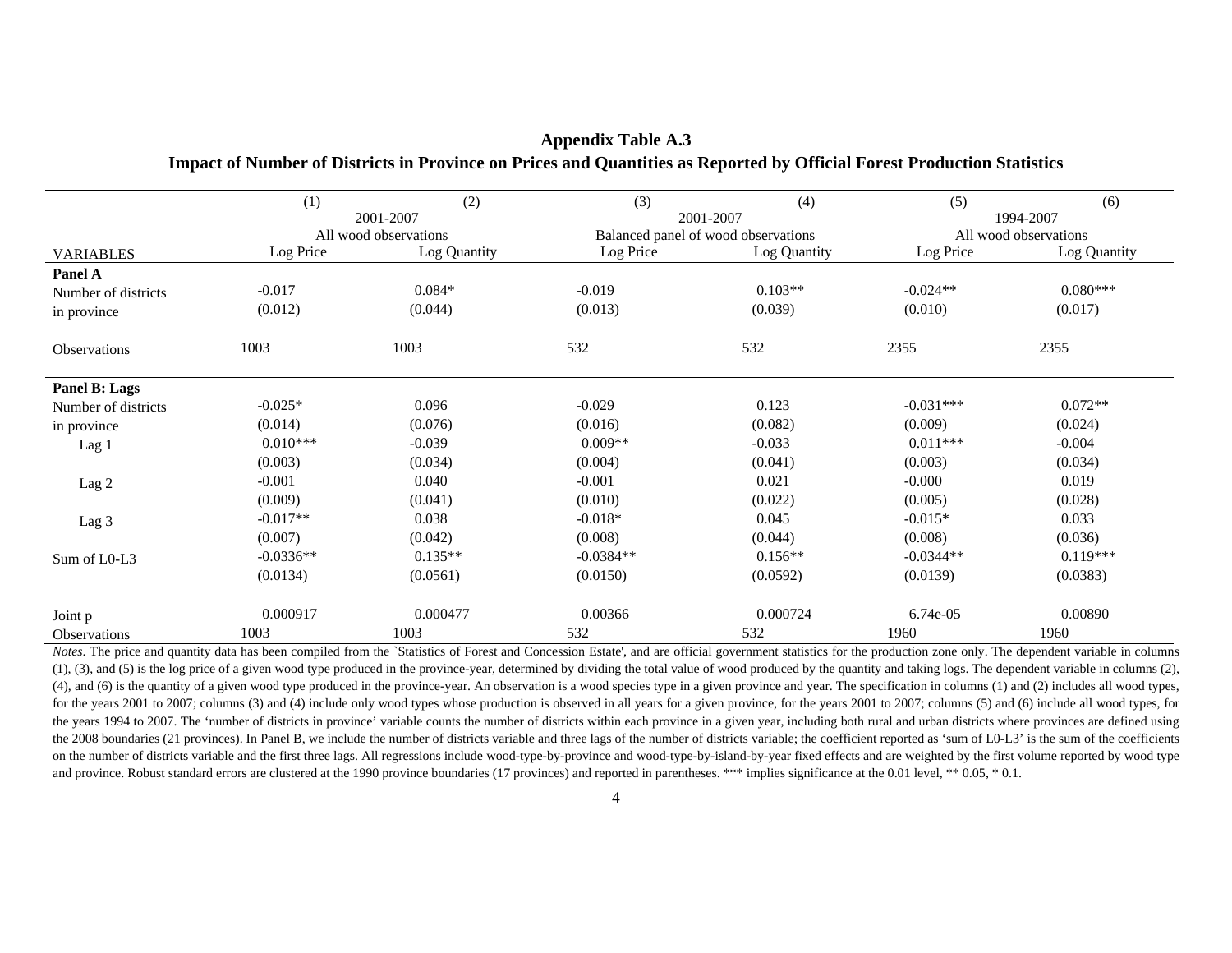### **Leads and Other Robustness Checks**

|                                | (1)                           | (2)                                    | (3)                   | (4)               | (5)                          | (6)                  |
|--------------------------------|-------------------------------|----------------------------------------|-----------------------|-------------------|------------------------------|----------------------|
|                                |                               | Additional control variables included: |                       |                   |                              |                      |
|                                |                               | Pre-period Population                  | Pre-period Per-Capita | Pre-period Forest | Pre-period Pop, PCE,         | Province-specific    |
|                                | <b>Baseline Specification</b> | X Linear Trend                         | Exp X Linear Trend    | X Linear Trend    | <b>Forest X Linear Trend</b> | <b>Linear Trends</b> |
| <b>Panel A</b>                 |                               |                                        |                       |                   |                              |                      |
| Number of districts            | $0.0385**$                    | 0.0210                                 | $0.0375*$             | $0.0389**$        | 0.0200                       | 0.0221               |
| in province                    | (0.0160)                      | (0.0214)                               | (0.0220)              | (0.0156)          | (0.0288)                     | (0.0175)             |
| <b>Observations</b>            | 608                           | 608                                    | 608                   | 608               | 608                          | 608                  |
| <b>Panel B: Including Lags</b> |                               |                                        |                       |                   |                              |                      |
| Number of districts            | $0.0822***$                   | $0.0596**$                             | $0.0882***$           | $0.0821***$       | $0.0610***$                  | $0.143***$           |
| in province (sum of L0-        |                               |                                        |                       |                   |                              |                      |
| L3)                            | (0.0204)                      | (0.0265)                               | (0.0179)              | (0.0217)          | (0.0221)                     | (0.0320)             |
|                                |                               |                                        |                       |                   |                              |                      |
| <b>Observations</b>            | 608                           | 608                                    | 608                   | 608               | 608                          | 608                  |

#### **Appendix Table A.4 Alternative Specifications on Impact of Number of Districts in Province on Deforestation as Measured with Satellite Data**

*Notes*. The forest dataset has been constructed from MODIS satellite images, as described in Section III.C. The dependent variable is the number of forest cells deforested in a province-year. The 'number of districts in province' variable counts the number of districts within each province in a given year, where provinces are defined using the 2008 boundaries (21 provinces). Additional control variables include (by column): (2) pre-period provincial population interacted with a linear time trend; (3) pre-period per-capita expenditure interacted with a linear time trend; (4) pre-period amount of forest interacted with a linear time trend; (5) all three of these additional controls; (6) arbitrary province-specific linear time trends. The regressions include province and island-by-year fixed effects. In Panel B, we include the number of districts variable and three lags of the number of districts variable; the coefficient reported is the sum of the coefficients on the number of districts variable and the first three lags. Robust standard errors are clustered at the 1990 province boundaries (17 provinces) and reported in parentheses. \*\*\* implies significance at the 0.01 level, \*\* 0.05, \* 0.1.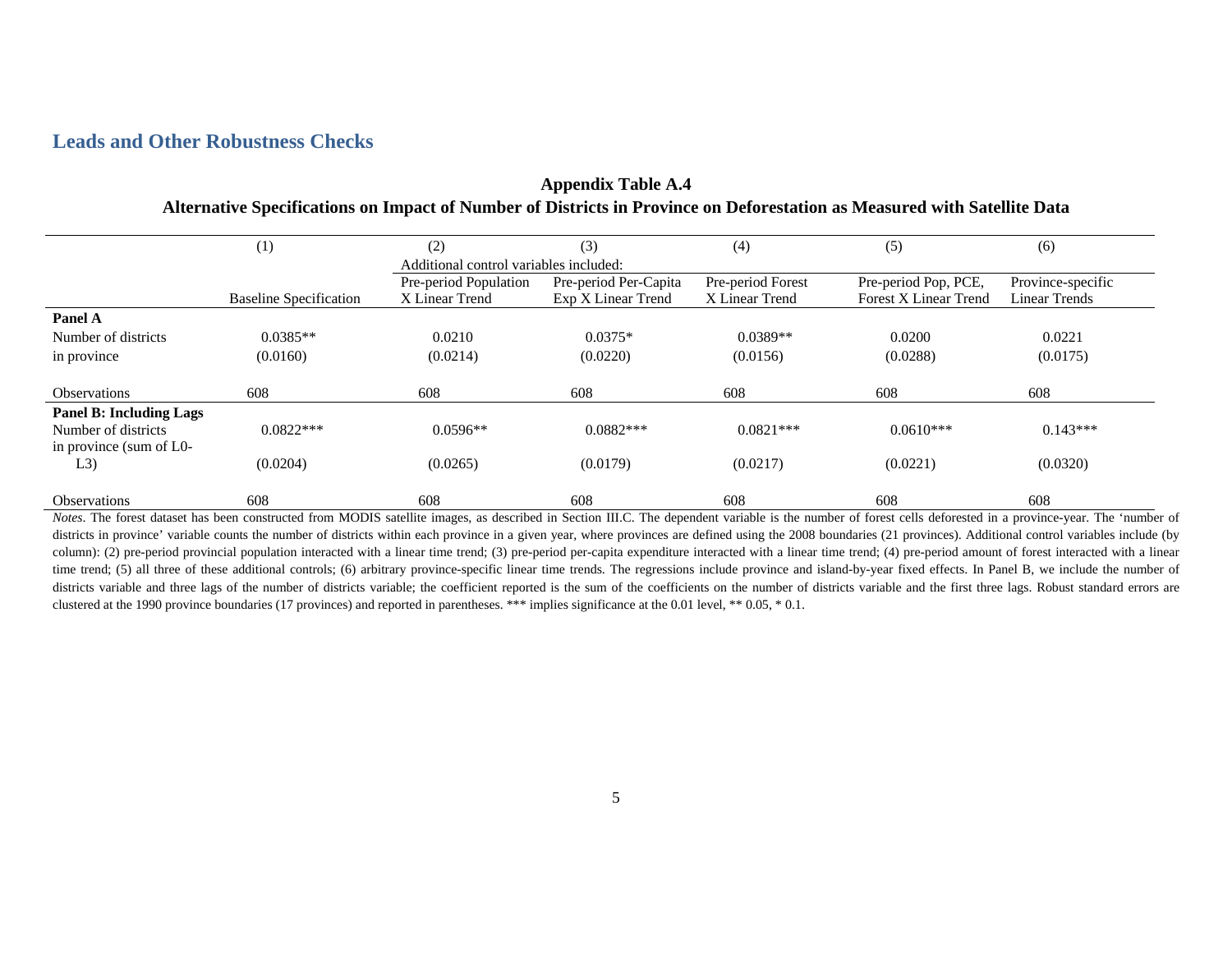|                        | (1)         | (2)                   | (3)                     | (4)        | (5)         | (6)          | (7)        |
|------------------------|-------------|-----------------------|-------------------------|------------|-------------|--------------|------------|
| <b>VARIABLES</b>       | All Forest  | Production/Conversion | Conservation/Protection | Conversion | Production  | Conservation | Protection |
|                        |             |                       |                         |            |             |              |            |
| Number of districts    | 0.0390      | 0.0433                | $0.0844**$              | $-0.0155$  | 0.0631      | $0.124**$    | 0.0173     |
| in province            | (0.0389)    | (0.0455)              | (0.0379)                | (0.0351)   | (0.0491)    | (0.0550)     | (0.0633)   |
| Lag 1                  | 0.0245      | 0.0205                | $-0.110$                | $-0.0146$  | 0.0171      | $-0.130$     | $-0.0595$  |
|                        | (0.0504)    | (0.0534)              | (0.0738)                | (0.0853)   | (0.0492)    | (0.112)      | (0.0794)   |
| Lag 2                  | $-0.0574$   | $-0.0532$             | 0.0108                  | $-0.0646$  | $-0.0389$   | 0.0651       | $-0.0737$  |
|                        | (0.0366)    | (0.0347)              | (0.0902)                | (0.0565)   | (0.0332)    | (0.135)      | (0.0866)   |
| Lag 3                  | 0.0844      | 0.0749                | 0.131                   | 0.148      | 0.0578      | 0.141        | 0.132      |
|                        | (0.0551)    | (0.0530)              | (0.0935)                | (0.121)    | (0.0440)    | (0.0962)     | (0.105)    |
| Lead 1                 | 0.0891      | 0.0930                | 0.0522                  | $0.329*$   | 0.0371      | 0.167        | 0.0444     |
|                        | (0.109)     | (0.115)               | (0.135)                 | (0.170)    | (0.106)     | (0.137)      | (0.147)    |
| Lead 2                 | $-0.137$    | $-0.168$              | $-0.0601$               | $-0.315*$  | $-0.152$    | 0.0347       | $-0.103$   |
|                        | (0.149)     | (0.149)               | (0.187)                 | (0.185)    | (0.145)     | (0.232)      | (0.207)    |
| Lead 3                 | 0.0527      | 0.0740                | $-0.00308$              | 0.173      | 0.0708      | $-0.0549$    | 0.0260     |
|                        | (0.105)     | (0.103)               | (0.120)                 | (0.120)    | (0.106)     | (0.153)      | (0.133)    |
| Sum of lag 0 - lag 3   | $0.0904***$ | $0.0855***$           | $0.116*$                | 0.0534     | $0.0991***$ | $0.200**$    | 0.0164     |
|                        | (0.0279)    | (0.0238)              | (0.0667)                | (0.0681)   | (0.0224)    | (0.0972)     | (0.0771)   |
| Sum of lead 1 - lead 3 | 0.00488     | $-0.000459$           | $-0.0110$               | 0.188      | $-0.0439$   | 0.147        | $-0.0326$  |
|                        | (0.0635)    | (0.0555)              | (0.0968)                | (0.135)    | (0.0537)    | (0.152)      | (0.0870)   |
| Joint p lags           | < 0.001     | < 0.001               | < 0.001                 | < 0.001    | < 0.001     | < 0.001      | 0.00133    |
| Joint p leads          | 0.939       | 0.993                 | 0.909                   | 0.165      | 0.413       | 0.334        | 0.708      |
| <b>Observations</b>    | 456         | 222                   | 234                     | 96         | 126         | 108          | 126        |

**Appendix Table A.5 Impact of Number of Districts in Province on Deforestation as Measured with Satellite Data, Including Leads** 

 *Notes*. The forest dataset has been constructed from MODIS satellite images, as described in Section III.C. The production and conversion zones are those in which legal logging can take place, while the conservation and protection zones are those in which all logging is illegal. An observation is a forest-zone in a province in a year. The dependent variable is the number of forest cells deforested in a given year in the given province-forest zone. The 'number of districts in province' variable counts the number of districts within each province in a given year, where provinces are defined using the 2008 boundaries (21 provinces); three lags and three leads of this variable are also included. The coefficient reported as 'sum of lag 0 - lag 3' is the sum of the coefficients on the number of districts variable and the first three lags. The coefficient reported as 'sum of lead 0 - lead 3' is the sum of the coefficients on the first three leads. 'Joint p lags' represents the p-value on a joint test of the contemporaneous effect and the first three lags. 'Joint leads' is the p-value of a joint significance test for the first three leads. Robust standard errors are clustered at the 1990 province boundaries (17 provinces) and reported in parentheses. \*\*\* implies significance at the 0.01 level, \*\* 0.05, \* 0.1.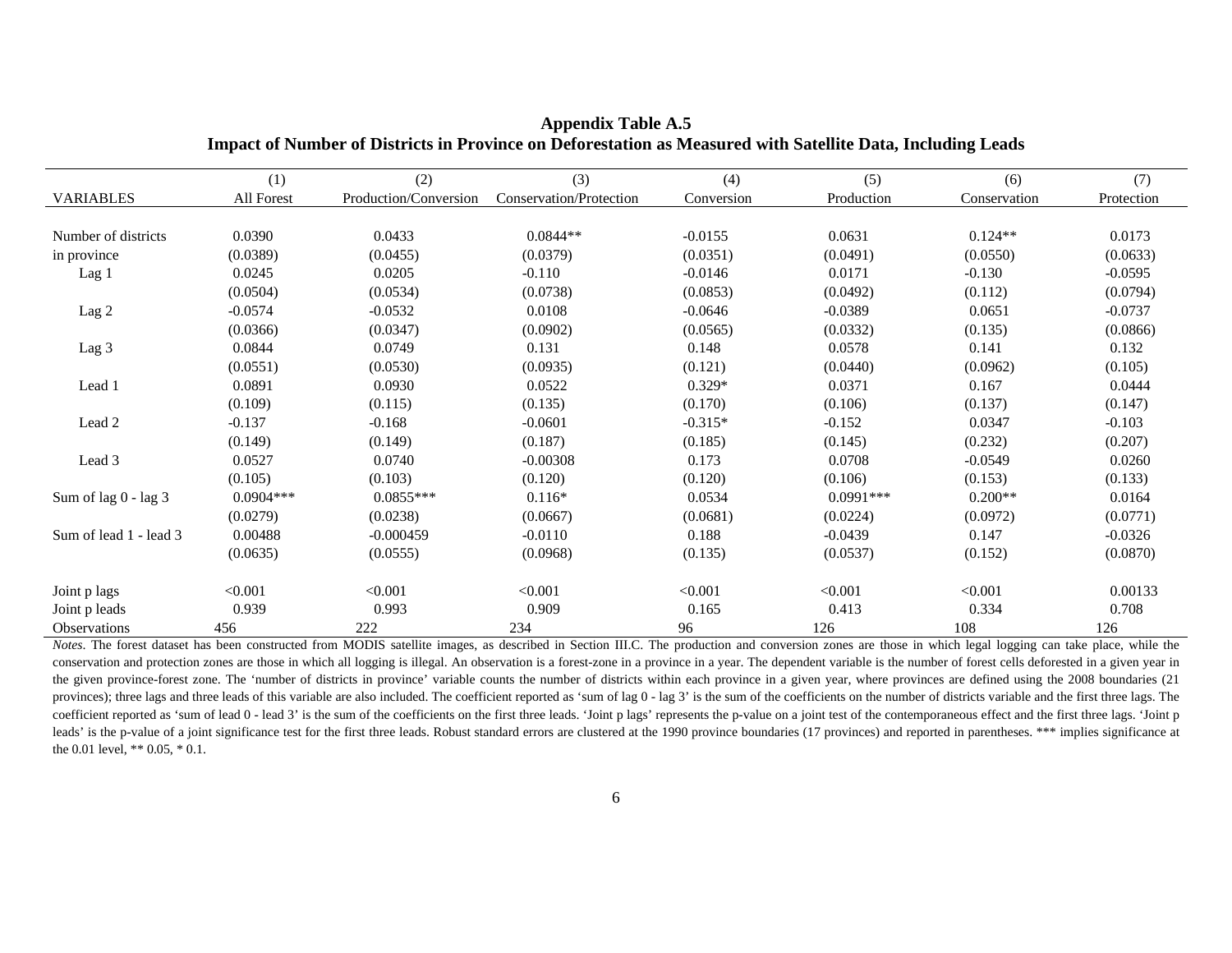### **Appendix Table A.6 Impact of Number of Districts in Province on Deforestation as Measured with Satellite Data, Robustness to Including Different Subsets of Island Groups in Sample**

|                                                                                     | (1)                     | (2)                     | (3)                     | (4)                         | (5)                    | (6)                    | (7)                    | (8)                          | (9)                   |
|-------------------------------------------------------------------------------------|-------------------------|-------------------------|-------------------------|-----------------------------|------------------------|------------------------|------------------------|------------------------------|-----------------------|
|                                                                                     |                         |                         |                         | Dropping islands one-by-one |                        |                        |                        | Examining islands one-by-one |                       |
|                                                                                     | <b>Baseline</b>         | Dropping                | Dropping                | Dropping                    | Dropping               |                        | Kalimantan             |                              |                       |
| <b>VARIABLES</b>                                                                    | Specification           | Sumatra                 | Kalimantan              | Sulawesi                    | Papua                  | Sumatra Only           | Only                   | Sulawesi Only                | Papua Only            |
| Panel A<br>Number of<br>districts in<br>province                                    | $0.0385**$<br>(0.0160)  | $0.0460*$<br>(0.0271)   | $0.0409***$<br>(0.0147) | $0.0373**$<br>(0.0165)      | $0.0344**$<br>(0.0172) | 0.0310<br>(0.0200)     | 0.0352<br>(0.0439)     | 0.0990<br>(0.0761)           | $0.105++$<br>(0.0498) |
| <b>Observations</b>                                                                 | 608                     | 360                     | 496                     | 424                         | 544                    | 248                    | 112                    | 184                          | 64                    |
| Panel B: Incl.<br>Lags<br>Number of<br>districts in<br>province<br>$(sum of L0-L3)$ | $0.0822***$<br>(0.0204) | $0.0817***$<br>(0.0217) | $0.0719***$<br>(0.0253) | $0.0814***$<br>(0.0211)     | $0.0837**$<br>(0.0207) | $0.0707++$<br>(0.0215) | $0.0835++$<br>(0.0313) | 0.199<br>(0.130)             | 0.0495<br>(0.0436)    |
| <b>Observations</b>                                                                 | 608                     | 360                     | 496                     | 424                         | 544                    | 248                    | 112                    | 184                          | 64                    |

*Notes*. The forest dataset has been constructed from MODIS satellite images, as described in Section III.C. The dependent variable is the number of forest cells deforested in a given province-year. The 'number of districts in province' variable counts the number of districts within each province in a given year, where provinces are defined using the 2008 boundaries (21 provinces). The regressions include province and island-by-year fixed effects. In Panel B, we include the number of districts variable and three lags of the number of districts variable; the coefficient reported is the sum of the coefficients on the number of districts variable and the first three lags. For columns  $(1) - (5)$ , the robust standard errors are clustered at the 1990 province boundaries  $(17$  provinces) and reported in parentheses, and significance is shown with \*\*\* 0.01, \*\* 0.05, \* 0.1. For columns  $(6) - (9)$ , given the small numbers of provinces in each regression, non-clustered standard errors are reported, and significance is shown with +++ 0.01, ++ 0.05, +0.1.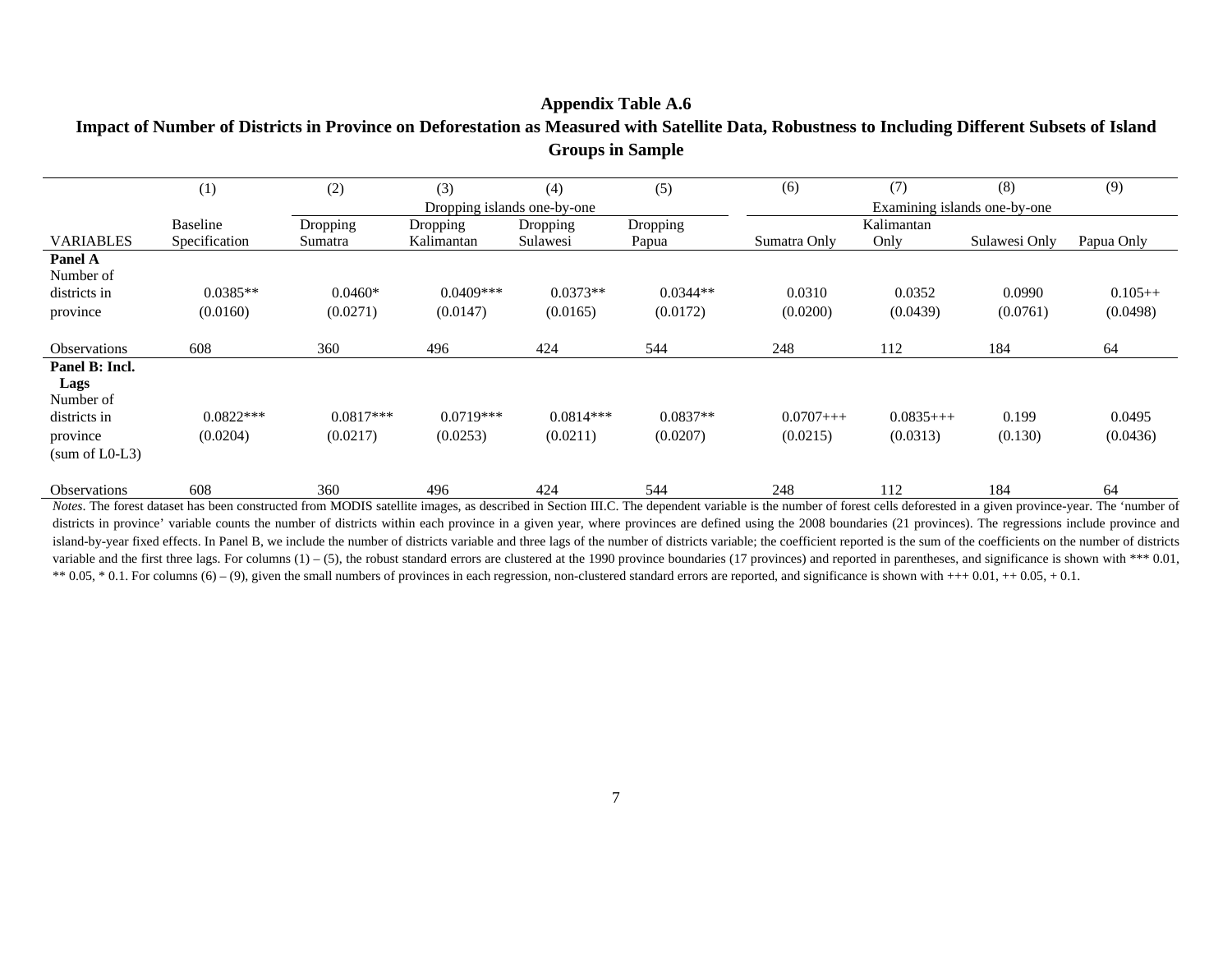#### **Appendix Table A.7 Impact of Number of Districts in Province on Deforestation as Measured with Satellite Data, Estimated Using OLS**

|                     | (1)                           | (2)          |                      | (3)                  |                      |                    |
|---------------------|-------------------------------|--------------|----------------------|----------------------|----------------------|--------------------|
|                     |                               |              | <b>OLS</b>           | <b>OLS</b>           | <b>OLS</b>           | <b>OLS</b>         |
|                     | <b>Baseline Specification</b> | <b>OLS</b>   | (weight by amount of | (weight by amount of | (weight by amount of | (weight by average |
| <b>VARIABLES</b>    | (Poisson OMLE)                | (no weights) | forest in $2000$ )   | forest)              | logging in $2001$ )  | amount of logging) |
| Panel A             |                               |              |                      |                      |                      |                    |
| Number of districts | $0.0385**$                    | 0.0215       | 0.0301               | 0.0301               | 0.0410               | 0.0328             |
| in province         | (0.0160)                      | (0.0265)     | (0.0198)             | (0.0199)             | (0.0237)             | (0.0218)           |
| <b>Observations</b> | 608                           | 596          | 596                  | 596                  | 583                  | 596                |
| Panel B: Incl. Lags |                               |              |                      |                      |                      |                    |
| Number of districts | $0.0822***$                   | $0.0474*$    | $0.0473*$            | $0.0470*$            | $0.0549**$           | $0.0608***$        |
| in province (sum of | (0.0204)                      | (0.0250)     | (0.0231)             | (0.0230)             | (0.0193)             | (0.0195)           |
| $L0-L3$             |                               |              |                      |                      |                      |                    |
| <b>Observations</b> | 608                           | 596          | 596                  | 596                  | 583                  | 596                |

*Notes*. The forest dataset has been constructed from MODIS satellite images, as described in Section III.C. The dependent variable is the number of forest cells deforested in a province-year. The 'number of districts in province' variable counts the number of districts within each province in a given year, where provinces are defined using the 2008 boundaries (21 provinces). The regressions include province and island-by-year fixed effects. In Panel B, we include the number of districts variable and three lags of the number of districts variable; the coefficient reported is the sum of the coefficients on the number of districts variable and the first three lags. Robust standard errors are clustered at the 1990 province boundaries (17 provinces) and reported in parentheses. \*\*\* implies significance at the 0.01 level, \*\* 0.05, \* 0.1.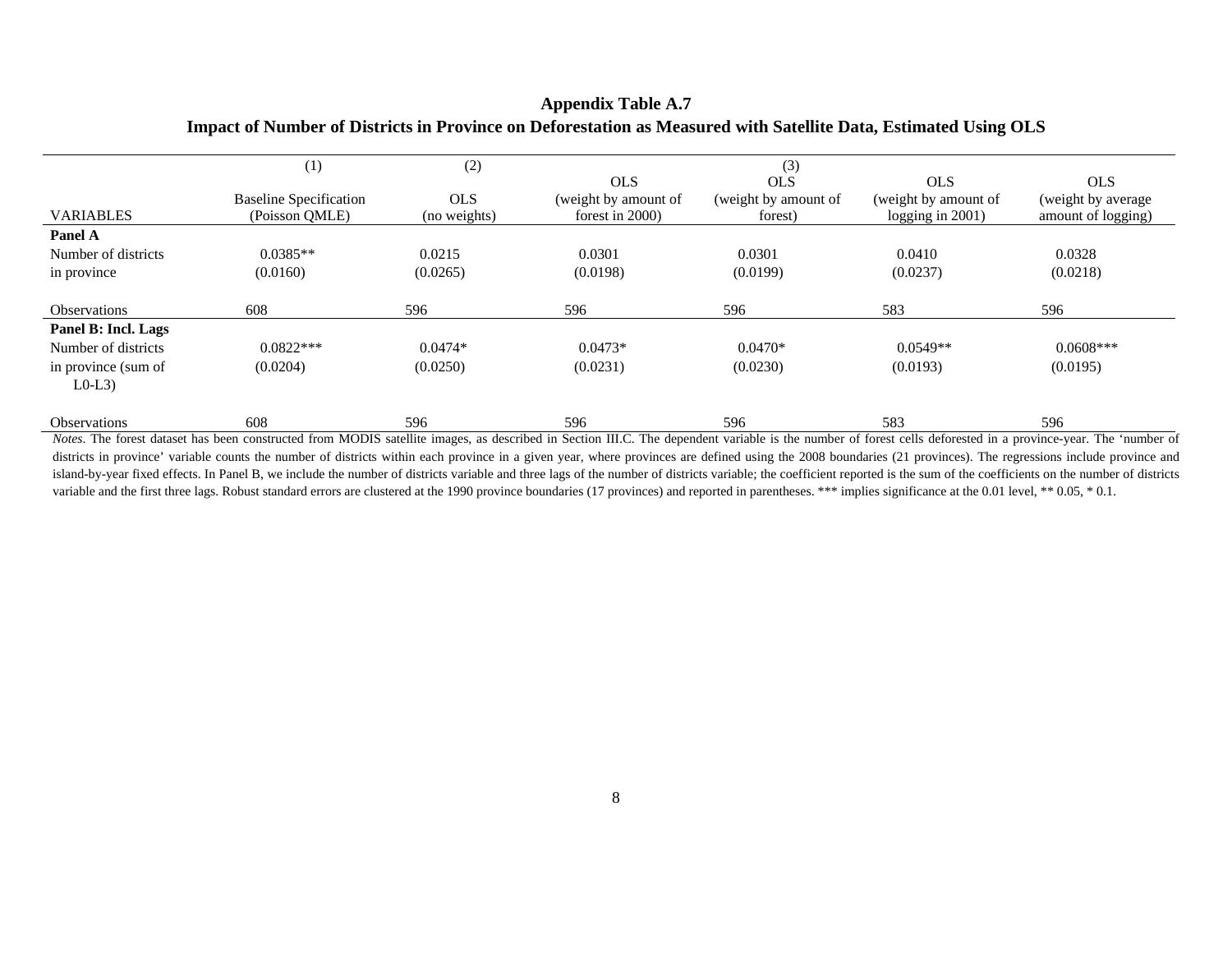|                                    | (1)        | (2)                   | (3)                     |
|------------------------------------|------------|-----------------------|-------------------------|
| <b>VARIABLES</b>                   | All Forest | Production/Conversion | Conservation/Protection |
| Panel A                            |            |                       |                         |
| Number of districts in             | $-0.0984$  | $-0.166*$             | 0.0680                  |
| original district boundaries       | (0.0954)   | (0.0941)              | (0.0857)                |
| Number of districts                | $0.0680*$  | $0.0937**$            | 0.0363                  |
| elsewhere in province              | (0.0376)   | (0.0433)              | (0.0549)                |
| Observations                       | 3152       | 1488                  | 1664                    |
| Panel B: Lags                      |            |                       |                         |
| Number of districts in             | $-0.0590$  | $-0.0921$             | $0.111*$                |
| original district boundaries       | (0.0970)   | (0.136)               | (0.0578)                |
| Lag 1                              | $-0.0185$  | $-0.0775$             | $-0.0766$               |
|                                    | (0.144)    | (0.185)               | (0.151)                 |
| Lag <sub>2</sub>                   | $-0.0772$  | $-0.127$              | 0.0249                  |
|                                    | (0.125)    | (0.152)               | (0.142)                 |
| Lag 3                              | $0.190**$  | $0.217***$            | $0.196*$                |
|                                    | (0.0799)   | (0.0825)              | (0.102)                 |
| Number of districts                | 0.0676     | 0.0864                | $0.0919*$               |
| elsewhere in province              | (0.0538)   | (0.0744)              | (0.0484)                |
| Lag 1                              | 0.0601     | 0.0819                | $-0.142$                |
|                                    | (0.121)    | (0.147)               | (0.0902)                |
| Lag <sub>2</sub>                   | $-0.0656$  | $-0.0543$             | 0.0215                  |
|                                    | (0.0892)   | (0.1000)              | (0.124)                 |
| Lag 3                              | 0.0328     | 0.0122                | 0.0954                  |
|                                    | (0.0832)   | (0.0963)              | (0.0980)                |
|                                    |            |                       |                         |
| Number of districts in original    | 0.0356     | $-0.0794$             | $0.255*$                |
| district boundaries (sum of L0-L3) | (0.120)    | (0.118)               | (0.154)                 |
| Number of districts elsewhere      | $0.0948*$  | $0.126**$             | 0.0668                  |
| in province (sum of L0-L3)         | (0.0498)   | (0.0606)              | (0.0739)                |
|                                    |            |                       |                         |
| Observations                       | 3152       | 1488                  | 1664                    |

**Appendix Table A.8 Direct and Indirect Effects of Number of Districts on Deforestation as Measured with Satellite Data**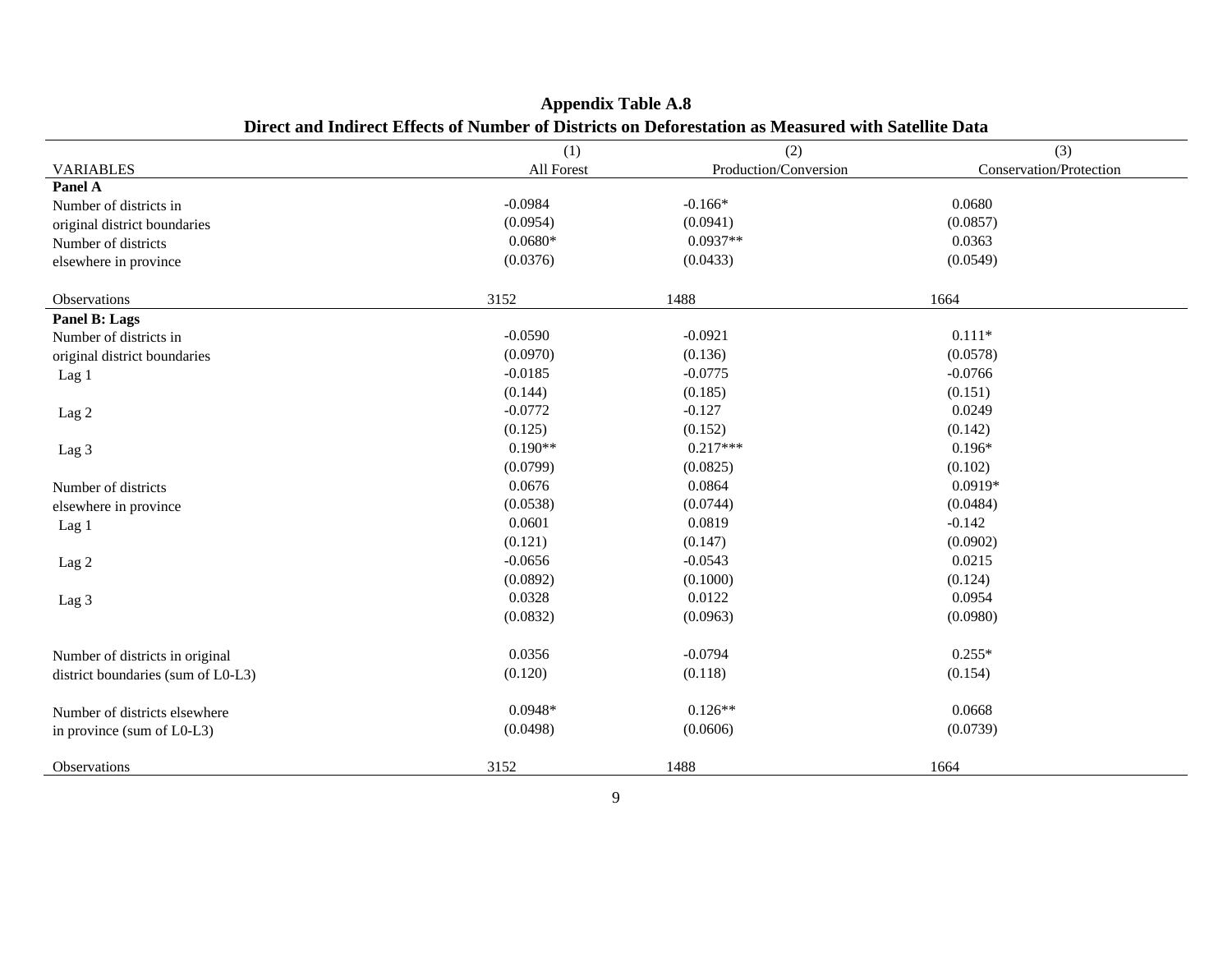#### **Appendix Table A.8 continued**

*Notes*. The forest dataset has been constructed from MODIS satellite images, as described in Section III.C. The production and conversion zones are those in which legal logging can take place, while the conservation and protection zones are those in which all logging is illegal. An observation is a forest-zone in a 1990-borders district in a year. The dependent variable is the number of forest cells deforested in a given year in the given district-forest zone. The 'number of districts in original district boundaries' variable counts into how many districts the original 1990 district split into by the given year and the 'number of districts elsewhere in province' variable counts how many other districts there are within the same province in the given year, where provinces are defined using the 2008 boundaries (21 provinces). In Panel B, we include three lags of each of these variables; the coefficients reported as 'sum of L0-L3' represent the sum of the coefficients on the contemporaneous variable and the first three lags. All regressions include district-by-forest zone and island-by-year fixed effects. Cluster-bootstrapped standard errors, clustered at provincial borders, shown in parentheses. \*\*\* implies significance at the 0.01 level, \*\* 0.05, \* 0.1.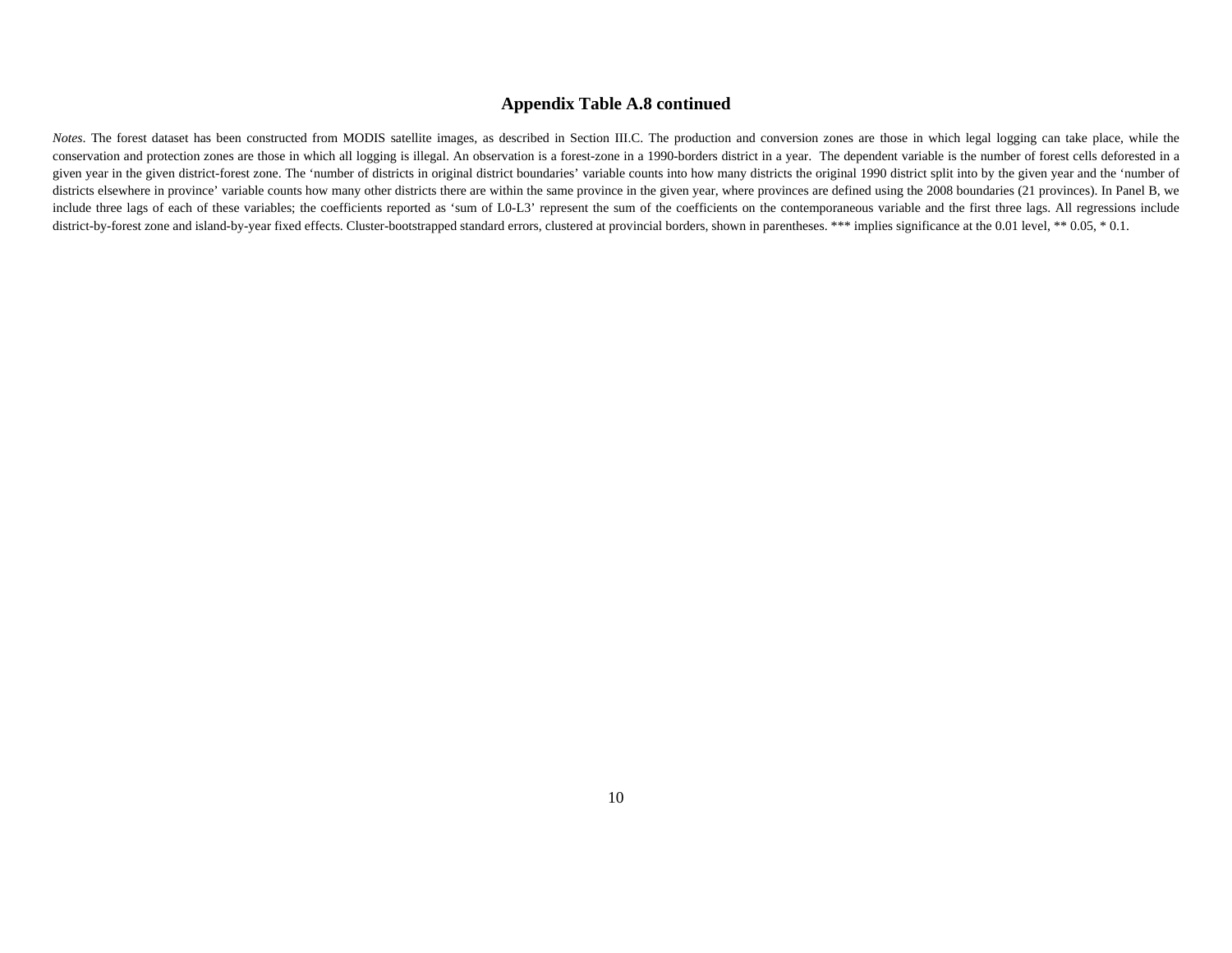#### **Appendix Table A.9 Impact of Number of Districts in Province on Deforestation as Measured with Satellite Data, in Non-Cities and Cities**

|                          | (1)        | (2)                       | (3)                         | (4)        | (5)        | (6)          | (7)        |
|--------------------------|------------|---------------------------|-----------------------------|------------|------------|--------------|------------|
| <b>VARIABLES</b>         | All Forest | Production<br>/Conversion | Conservation<br>/Protection | Conversion | Production | Conservation | Protection |
| Panel A                  |            |                           |                             |            |            |              |            |
| Number of districts      | $0.0352*$  | $0.0402*$                 | 0.0541                      | 0.0243     | $0.0523**$ | $0.106**$    | 0.0113     |
| excluding cities         | (0.0189)   | (0.0215)                  | (0.0377)                    | (0.0340)   | (0.0237)   | (0.0415)     | (0.0419)   |
| <b>Observations</b>      | 608        | 296                       | 312                         | 128        | 168        | 144          | 168        |
| <b>Panel B</b>           |            |                           |                             |            |            |              |            |
| Number of city districts | 0.139      | 0.171                     | 0.116                       | $-0.475*$  | 0.162      | 0.00295      | 0.218      |
|                          | (0.134)    | (0.114)                   | (0.290)                     | (0.282)    | (0.108)    | (0.709)      | (0.214)    |
| <b>Observations</b>      | 608        | 296                       | 312                         | 128        | 168        | 144          | 168        |

*Notes*. The forest dataset has been constructed from MODIS satellite images, as described in Section III.C. The production and conversion zones are those in which legal logging can take place, while the conservation and protection zones are those in which all logging is illegal. An observation is a forest-zone in a province in a year. The dependent variable is the number of forest cells deforested in a given year in the given province-forest zone. The 'number of districts excluding cities' variable counts the number of districts within each province in a given year, excluding *kotamadya* (major cities), where provinces are defined using the 2008 boundaries (21 provinces). The 'number of city districts' variable counts the number of *kotamadya* districts within each province in a given year, again defining provinces using the 2008 boundaries. The regressions include province and island-by-year fixed effects. Robust standard errors are clustered at the 1990 province boundaries (17 provinces) and reported in parentheses. \*\*\* implies significance at the 0.01 level,  $** 0.05, * 0.1$ .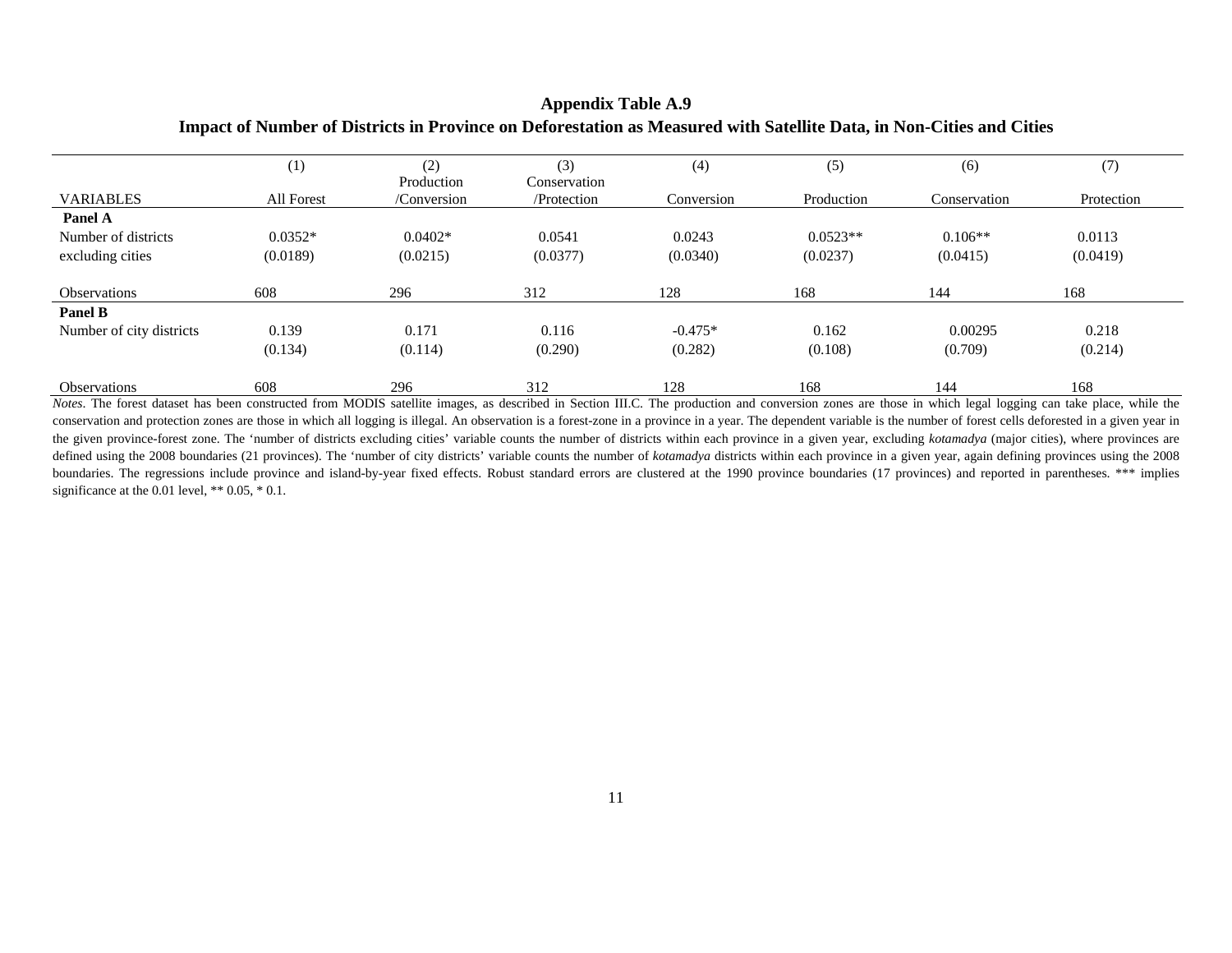|                                      | (1)       | (2)                   | (3)       | (4)                                 | (5)         | (6)                   |
|--------------------------------------|-----------|-----------------------|-----------|-------------------------------------|-------------|-----------------------|
|                                      |           | 2001-2007             |           | 2001-2007                           |             | 1994-2007             |
|                                      |           | All wood observations |           | Balanced panel of wood observations |             | All wood observations |
| <b>VARIABLES</b>                     | Log Price | Log Quantity          | Log Price | Log Quantity                        | Log Price   | Log Quantity          |
| Panel A: Contemporaneous weights     |           |                       |           |                                     |             |                       |
| Number of districts                  | $-0.017$  | $0.092*$              | $-0.022$  | $0.106*$                            | $-0.024***$ | $0.055**$             |
| in province                          | (0.013)   | (0.048)               | (0.014)   | (0.049)                             | (0.008)     | (0.019)               |
|                                      |           |                       |           |                                     |             |                       |
| <b>Observations</b>                  | 1003      | 1003                  | 532       | 532                                 | 2357        | 2357                  |
| Panel B: No cities                   |           |                       |           |                                     |             |                       |
| Number of districts                  | $-0.018*$ | $0.088*$              | $-0.020*$ | $0.106**$                           | $-0.026***$ | $0.073***$            |
| in province                          | (0.008)   | (0.042)               | (0.009)   | (0.036)                             | (0.008)     | (0.020)               |
|                                      |           |                       |           |                                     |             |                       |
| <b>Observations</b>                  | 1003      | 1003                  | 532       | 532                                 | 2355        | 2355                  |
| Panel C: Cities only (falsification) |           |                       |           |                                     |             |                       |
| Number of districts                  | 0.098     | 0.420                 | 0.157     | 0.494                               | $-0.001$    | $0.184**$             |
| in province                          | (0.131)   | (0.353)               | (0.130)   | (0.319)                             | (0.043)     | (0.084)               |
|                                      |           |                       |           |                                     |             |                       |
| <b>Observations</b>                  | 1003      | 1003                  | 532       | 532                                 | 2355        | 2355                  |

# **Appendix Table A.10**

#### **Impact of Number of Districts in Province on Prices and Quantities as Reported by Official Forest Production Statistics, Alternative Specifications**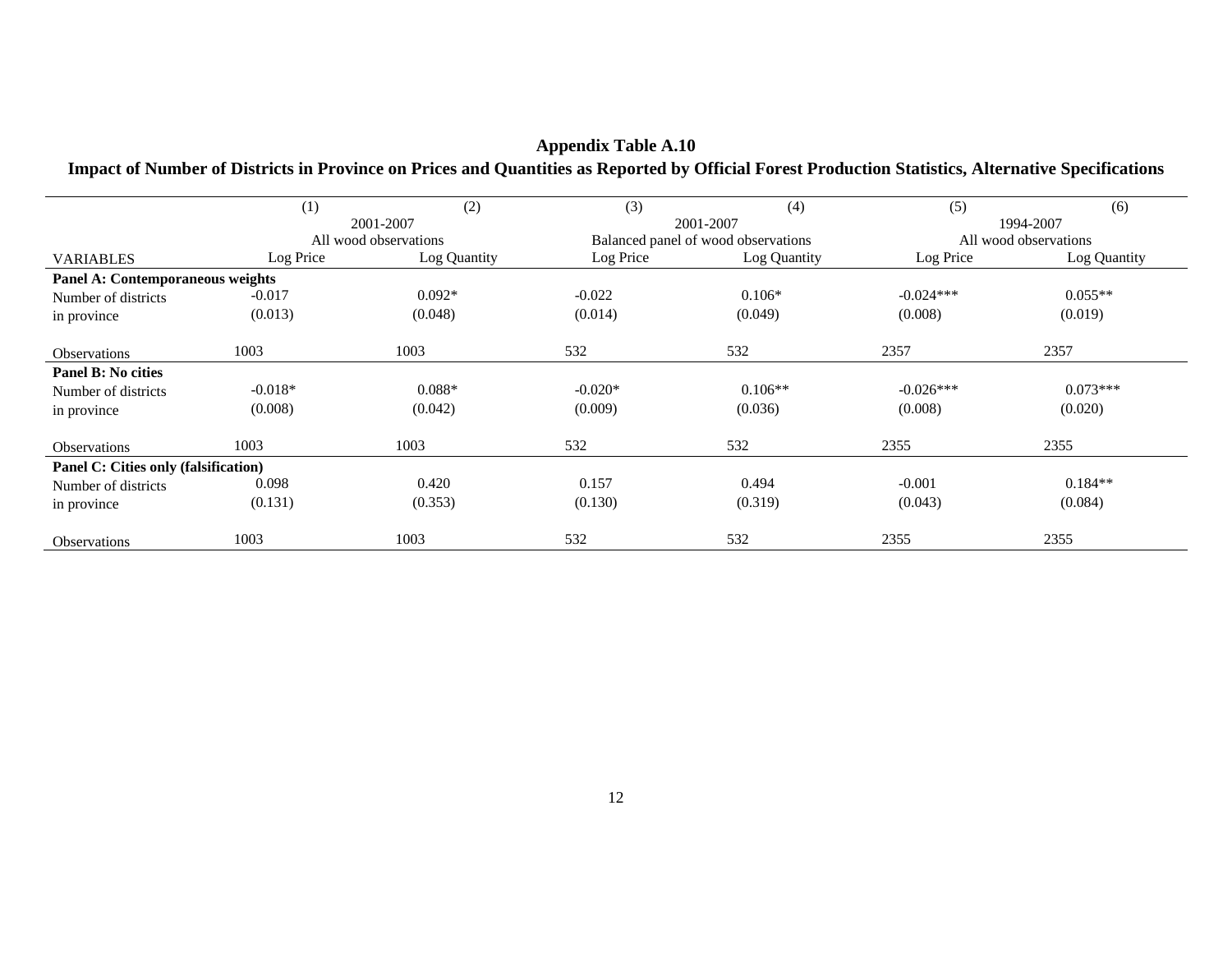|                        | (1)          | (2)                   | (3)         | (4)                                 | (5)          | (6)                   |
|------------------------|--------------|-----------------------|-------------|-------------------------------------|--------------|-----------------------|
|                        |              | 2001-2007             |             | 2001-2007                           |              | 1994-2007             |
|                        |              | All wood observations |             | Balanced panel of wood observations |              | All wood observations |
| <b>VARIABLES</b>       | Log Price    | Log Quantity          | Log Price   | Log Quantity                        | Log Price    | Log Quantity          |
| <b>Panel D: Leads</b>  |              |                       |             |                                     |              |                       |
| Number of districts    | $-0.020**$   | 0.118                 | $-0.020**$  | $0.160*$                            | $-0.019**$   | $0.096*$              |
| in province            | (0.007)      | (0.078)               | (0.009)     | (0.073)                             | (0.009)      | (0.048)               |
| Lag 1                  | 0.007        | $-0.044$              | 0.006       | $-0.040$                            | 0.008        | $-0.016$              |
|                        | (0.006)      | (0.034)               | (0.007)     | (0.042)                             | (0.005)      | (0.039)               |
| Lag 2                  | $-0.003$     | 0.027                 | $-0.002$    | $-0.001$                            | $-0.007$     | 0.017                 |
|                        | (0.005)      | (0.053)               | (0.008)     | (0.028)                             | (0.005)      | (0.030)               |
| Lag 3                  | $-0.016**$   | 0.051                 | $-0.017*$   | 0.060                               | $-0.019*$    | 0.036                 |
|                        | (0.007)      | (0.050)               | (0.008)     | (0.047)                             | (0.009)      | (0.036)               |
| Lead 1                 | 0.016        | 0.092                 | 0.033       | $0.290*$                            | $-0.011$     | 0.002                 |
|                        | (0.014)      | (0.131)               | (0.025)     | (0.151)                             | (0.010)      | (0.023)               |
| Lead 2                 | $-0.018$     | $-0.086$              | $-0.028$    | $-0.192$                            | $-0.009*$    | $-0.043$              |
|                        | (0.048)      | (0.207)               | (0.055)     | (0.159)                             | (0.005)      | (0.063)               |
| Lead 3                 | 0.003        | $-0.057$              | 0.004       | $-0.087$                            | $-0.016*$    | 0.019                 |
|                        | (0.026)      | (0.140)               | (0.045)     | (0.161)                             | (0.008)      | (0.041)               |
| Sum of lag 0 - lag 3   | $-0.0326***$ | $0.152**$             | $-0.0338**$ | $0.178**$                           | $-0.0372**$  | $0.133**$             |
|                        | (0.0111)     | (0.0633)              | (0.0108)    | (0.0740)                            | (0.0152)     | (0.0484)              |
| Sum of lead 1 - lead 3 | 0.000675     | $-0.0501$             | 0.00960     | 0.0111                              | $-0.0363***$ | $-0.0209$             |
|                        | (0.0435)     | (0.188)               | (0.0440)    | (0.283)                             | (0.0110)     | (0.0414)              |
| Joint p                | < 0.001      | < 0.001               | < 0.001     | < 0.001                             | < 0.001      | < 0.001               |
| Observations           | 865          | 865                   | 456         | 456                                 | 1822         | 1822                  |

#### **Appendix Table A.10 continued**

*Notes*. The price and quantity data has been compiled from the `Statistics of Forest and Concession Estate', and are official government statistics for the production zone only. The 'number of districts in province' variable counts the number of districts within each province in a given year, where provinces are defined using the 2008 boundaries (21 provinces). In Panel B, the 'number of districts in province' variable only counts the number of kabupaten (rural districts) within each province. In Panel C, the 'number of districts in province' variable only counts the number of kotamadya (major cities) within each province. In Panel A, the equation is weighted using contemporaneous volumes in production (*deforest<sub>wpt</sub>*) rather than initial volumes (*deforest<sub>wp0</sub>*). In Panel D, the coefficient reported as 'sum of lag 0 - lag 3' is the sum of the coefficients on the number of districts variable and the first three lags, and the coefficient reported as 'sum of lead 1 - lead 3' is the sum of the coefficients on the first three leads. The regressions include woodtype-by-province and wood-type-by-island-by-year fixed effects and are weighted by the first volume reported by wood type and province. Robust standard errors are clustered at the 1990 province boundaries (17 provinces) and reported in parentheses. \*\*\* implies significance at the 0.01 level, \*\* 0.05, \* 0.1.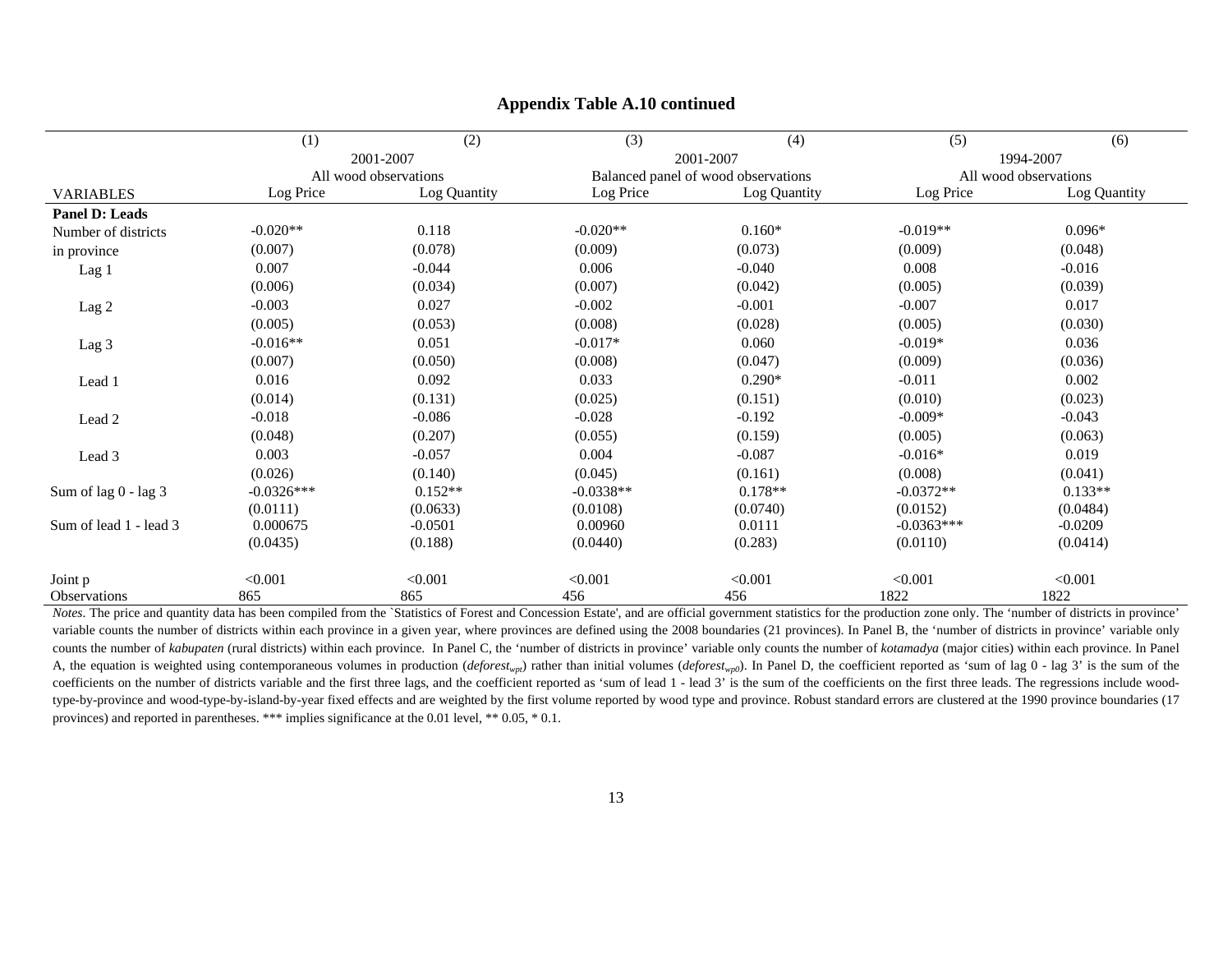|                            | (1)                                           | (2)                                         | (3)                                     | (4)                                    | (5)                                                  | (6)                                       |
|----------------------------|-----------------------------------------------|---------------------------------------------|-----------------------------------------|----------------------------------------|------------------------------------------------------|-------------------------------------------|
|                            |                                               |                                             |                                         | Additional control variables included: |                                                      |                                           |
|                            | <b>Baseline Specification</b><br>(log prices) | Pre-period Per-Capita<br>Exp X Linear Trend | Pre-period Population<br>X Linear Trend | Pre-period Forest<br>X Linear Trend    | Pre-period Pop, PCE,<br><b>Forest X Linear Trend</b> | Province-specific<br><b>Linear Trends</b> |
| Panel A: 2001-2007         |                                               |                                             |                                         |                                        |                                                      |                                           |
| Number of districts        | $-0.017$                                      | $-0.017$                                    | $-0.017$                                | $-0.016$                               | $-0.016$                                             | $-0.015$                                  |
| in province                | (0.012)                                       | (0.012)                                     | (0.011)                                 | (0.013)                                | (0.013)                                              | (0.018)                                   |
| <b>Observations</b>        | 1003                                          | 1003                                        | 1003                                    | 1003                                   | 1003                                                 | 1003                                      |
| Panel B: 2001-2007         |                                               |                                             |                                         |                                        |                                                      |                                           |
| <b>Including Lags</b>      |                                               |                                             |                                         |                                        |                                                      |                                           |
| Number of districts        | $-0.0336**$                                   | $-0.0336**$                                 | $-0.0336**$                             | $-0.0346**$                            | $-0.0347**$                                          | $-0.0571$                                 |
| in province (sum of L0-L3) | (0.0134)                                      | (0.0134)                                    | (0.0133)                                | (0.0129)                               | (0.0118)                                             | (0.0659)                                  |
| <b>Observations</b>        | 1003                                          | 1003                                        | 1003                                    | 1003                                   | 1003                                                 | 1003                                      |
| Panel C: 1994-2007         |                                               |                                             |                                         |                                        |                                                      |                                           |
| Number of districts        | $-0.024**$                                    | $-0.024**$                                  | $-0.025**$                              | $-0.025**$                             | $-0.025**$                                           | $-0.014$                                  |
| in province                | (0.010)                                       | (0.010)                                     | (0.010)                                 | (0.010)                                | (0.010)                                              | (0.010)                                   |
| <b>Observations</b>        | 2355                                          | 2355                                        | 2355                                    | 2355                                   | 2355                                                 | 2355                                      |
| Panel D: 1994-2007         |                                               |                                             |                                         |                                        |                                                      |                                           |
| <b>Including Lags</b>      |                                               |                                             |                                         |                                        |                                                      |                                           |
| Number of districts        | $-0.0344**$                                   | $-0.0344**$                                 | $-0.0353**$                             | $-0.0384**$                            | $-0.0382**$                                          | $-0.0101$                                 |
| in province (sum of L0-L3) | (0.0139)                                      | (0.0139)                                    | (0.0139)                                | (0.0146)                               | (0.0148)                                             | (0.0149)                                  |
| <b>Observations</b>        | 1960                                          | 1960                                        | 1960                                    | 1960                                   | 1960                                                 | 1960                                      |

#### **Appendix Table A.11 Impact of Number of Districts in Province on Prices as Reported by Official Forest Production Statistics, Further Alternative Specifications**

*Notes*. The price data has been compiled from the `Statistics of Forest and Concession Estate', and are official government statistics for the production zone only. Panels A and B use data from 2001 to 2007; Panels C and D use data from 1994 to 2007. The 'number of districts in province' variable counts the number of districts within each province in a given year, where provinces are defined using the 2008 boundaries (21 provinces). Additional control variables include (by column): (2) pre-period provincial population interacted with a linear time trend; (3) pre-period per-capita expenditure interacted with a linear time trend; (4) pre-period amount of forest interacted with a linear time trend; (5) all three of these additional controls; (6) arbitrary province-specific linear time trends. The regressions include province and island-by-year fixed effects. In Panels B and D, we include the number of districts variable and three lags of the number of districts variable; the coefficient reported is the sum of the coefficients on the number of districts variable and the first three lags. Robust standard errors are clustered at the 1990 province boundaries (17 provinces) and reported in parentheses. \*\*\* implies significance at the 0.01 level, \*\* 0.05, \* 0.1.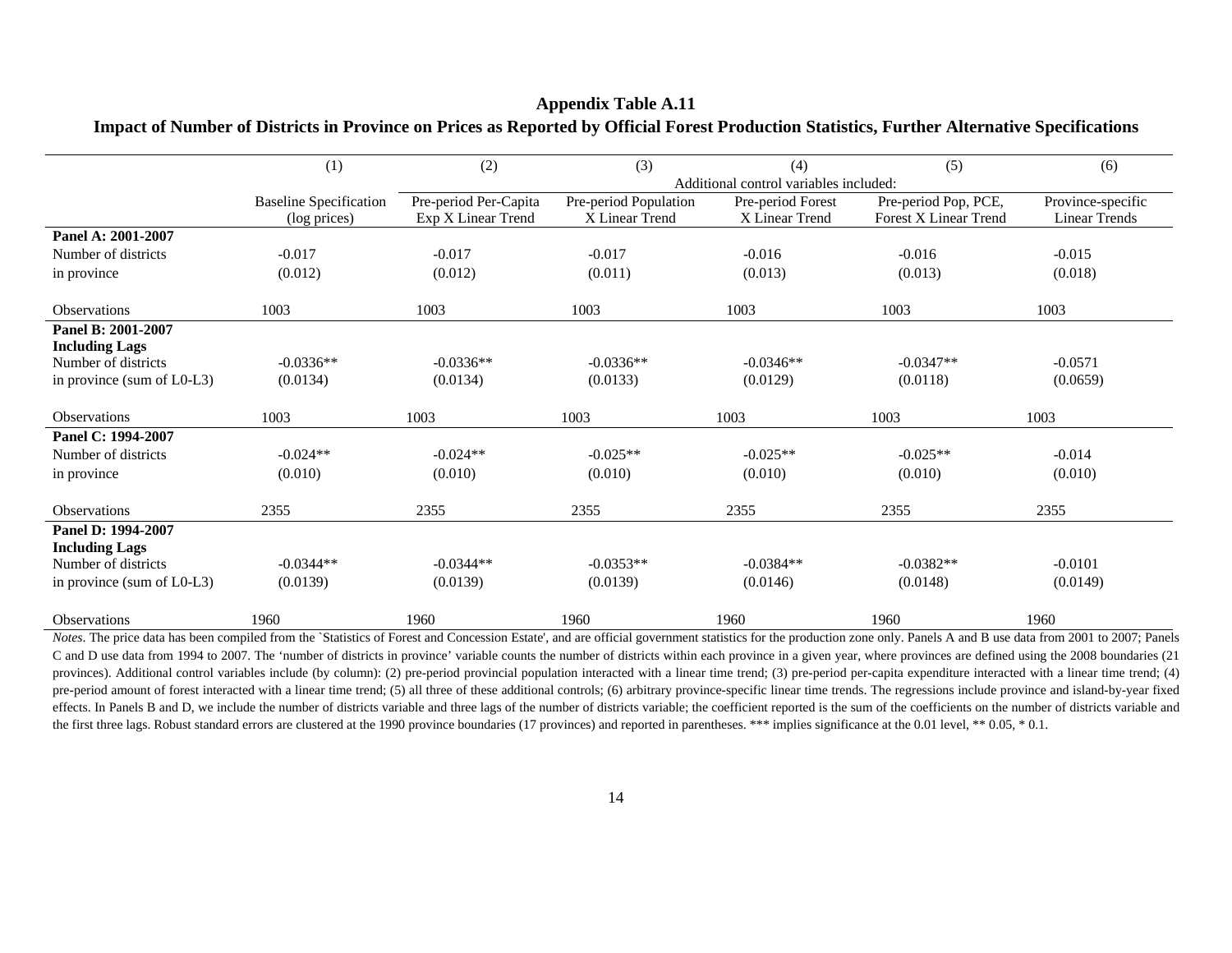|                              | (1)        | (2)                   | ு<br>(3)                |
|------------------------------|------------|-----------------------|-------------------------|
| <b>VARIABLES</b>             | All Forest | Production/Conversion | Conservation/Protection |
| Number of districts in       | $-0.0375$  | $-0.0677$             | $0.110**$               |
| original district boundaries | (0.0803)   | (0.105)               | (0.0546)                |
| Lag 1                        | $-0.0323$  | $-0.0906$             | $-0.0590$               |
|                              | (0.123)    | (0.148)               | (0.102)                 |
| Lag 2                        | $-0.0500$  | $-0.0936$             | 0.0149                  |
|                              | (0.101)    | (0.135)               | (0.0791)                |
| Lag 3                        | $0.207***$ | $0.232**$             | $0.176**$               |
|                              | (0.0770)   | (0.0909)              | (0.0839)                |
| Lag 4                        | $-0.0371$  | $-0.0451$             | 0.0431                  |
|                              | (0.0811)   | (0.0891)              | (0.106)                 |
| Lag 5                        | 0.0397     | 0.0531                | $-0.0282$               |
|                              | (0.0794)   | (0.0905)              | (0.120)                 |
| Number of districts          | 0.0602     | 0.0759*               | $0.0900***$             |
| elsewhere in province        | (0.0379)   | (0.0442)              | (0.0333)                |
| Lag 1                        | 0.0653     | 0.0899                | $-0.139**$              |
|                              | (0.0583)   | (0.0623)              | (0.0577)                |
| Lag 2                        | $-0.0474$  | $-0.0377$             | 0.0366                  |
|                              | (0.0450)   | (0.0484)              | (0.0729)                |
| Lag 3                        | 0.0186     | $-0.00978$            | 0.0863                  |
|                              | (0.0475)   | (0.0491)              | (0.0746)                |
| Lag 4                        | $-0.0140$  | 0.00248               | $-0.0203$               |
|                              | (0.0350)   | (0.0336)              | (0.0599)                |
| Lag 5                        | $0.0617*$  | 0.0538                | 0.0594                  |
|                              | (0.0339)   | (0.0346)              | (0.0688)                |
| Sum of L0-L5 original        | 0.0896     | $-0.0121$             | $0.256*$                |
|                              | (0.123)    | (0.120)               | (0.147)                 |
| Sum of L0-L5 elsewhere       | $0.144***$ | $0.175***$            | $0.113*$                |
|                              | (0.0456)   | (0.0486)              | (0.0637)                |
|                              |            |                       |                         |
| Joint p original             | 0.118      | 0.0164                | 0.0674                  |
| Joint p elsewhere            | 0.0143     | 0.00721               | 0.0251                  |
| Observations                 | 3152       | 1488                  | 1664                    |

**Appendix Table A.12 Direct and Indirect Effects of Number of Districts on Deforestation as Measured with Satellite Data, Using 5 Lags**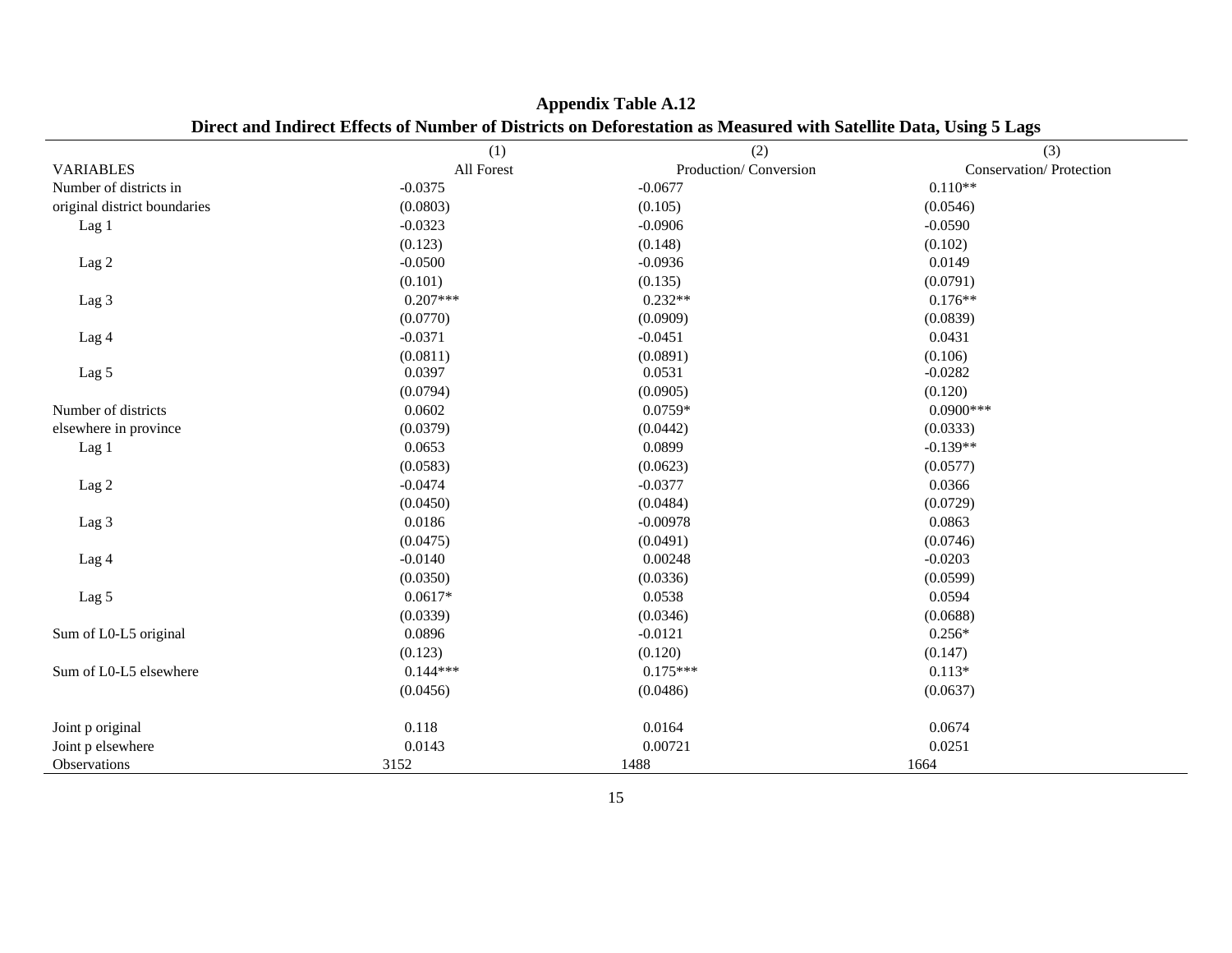#### **Appendix Table A.12 continued**

*Notes*. The forest dataset has been constructed from MODIS satellite images, as described in Section III.C. The production and conversion zones are those in which legal logging can take place, while the conservation and protection zones are those in which all logging is illegal. An observation is a forest-zone in a 1990-borders district in a year. The dependent variable is the number of forest cells deforested in a given year in the given district-forest zone. The 'number of districts in original district boundaries' variable counts into how many districts the original 1990 district split into by the given year and the 'number of districts elsewhere in province' variable counts how many other districts there are within the same province in the given year, where provinces are defined using the 2008 boundaries (21 provinces). We include five lags of each of these variables; the coefficients reported as 'sum of L0-L5' represent the sum of the coefficients on the contemporaneous variable and the first five lags. 'Joint p' represents the p-value on a joint test of the contemporaneous effect and all five lags. All regressions include district-by-forest zone and island-by-year fixed effects. Robust standard errors clustered at 1990 district borders in parentheses. \*\*\* implies significance at the 0.01 level,  $** 0.05, * 0.1$ .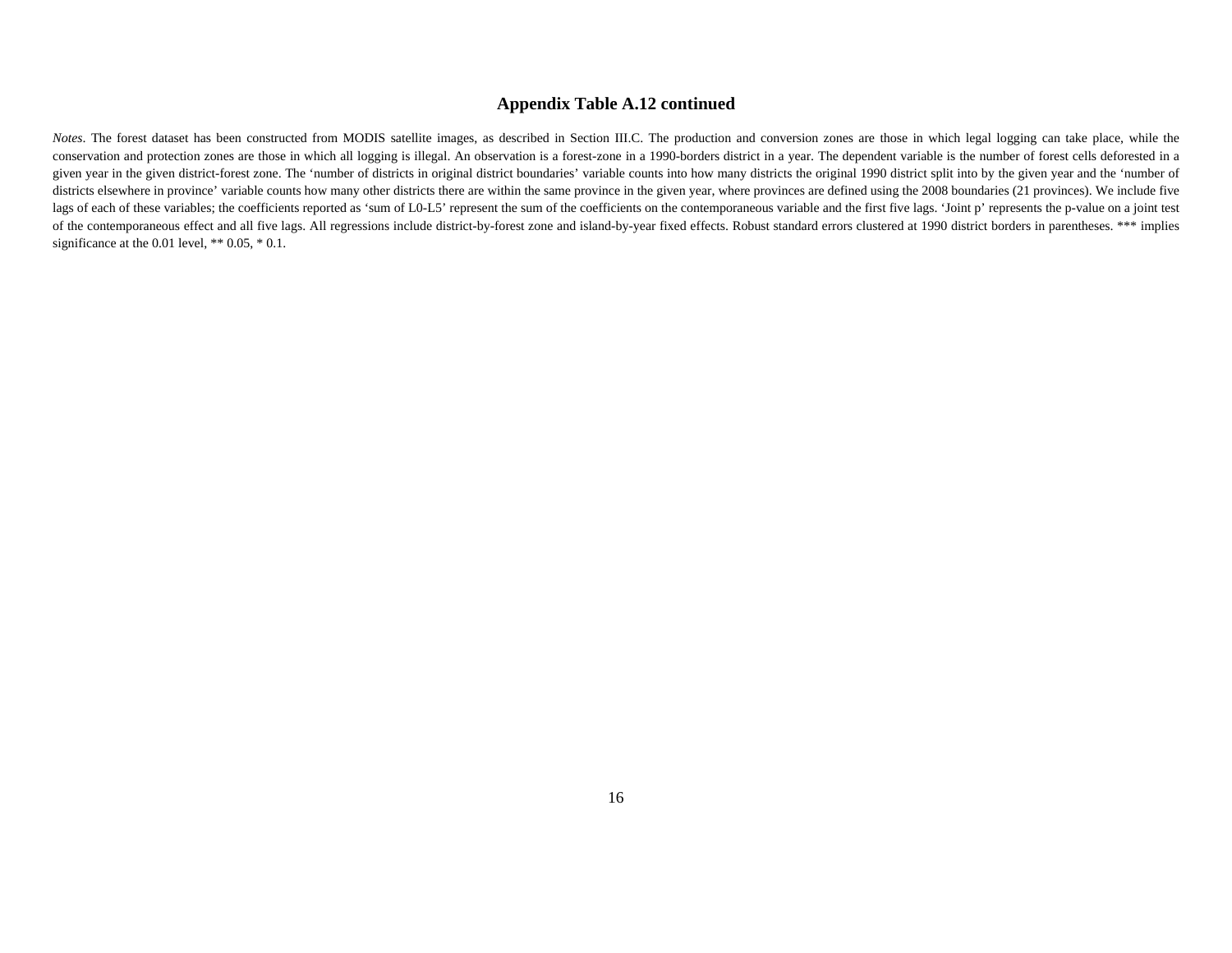| <b>Appendix Table A.13</b>            |             |             |                                                                                                                                           |             |            |              |             |
|---------------------------------------|-------------|-------------|-------------------------------------------------------------------------------------------------------------------------------------------|-------------|------------|--------------|-------------|
|                                       |             |             | Direct and Indirect Effects of Number of Districts on Deforestation as Measured with Satellite Data, in New Versus Old Parts of Districts |             |            |              |             |
|                                       | (1)         | (2)         | (3)                                                                                                                                       | (4)         | (5)        | (6)          | (7)         |
| <b>VARIABLES</b>                      | All Forest  |             | Production/ Conversion Conservation/ Protection                                                                                           | Conversion  | Production | Conservation | Protection  |
| Panel A                               |             |             |                                                                                                                                           |             |            |              |             |
| Number of districts in                | $-0.0527$   | $-0.0707$   | 0.0594                                                                                                                                    | 0.0336      | $-0.0730$  | $0.124**$    | $-0.0209$   |
| original district boundaries          | (0.0774)    | (0.0993)    | (0.0520)                                                                                                                                  | (0.160)     | (0.107)    | (0.0591)     | (0.100)     |
| Number of districts                   | $-0.0383$   | $-0.0508$   | $-0.00116$                                                                                                                                | $-0.0190$   | $-0.0740$  | 0.00417      | $-0.125$    |
| in orig. district boundaries          | (0.0836)    | (0.0846)    | (0.0855)                                                                                                                                  | (0.118)     | (0.107)    | (0.0469)     | (0.0802)    |
| $\times$ has original capital in 2008 |             |             |                                                                                                                                           |             |            |              |             |
| Observations                          | 5488        | 2512        | 2816                                                                                                                                      | 896         | 1568       | 1072         | 1616        |
| Panel B: Lags                         |             |             |                                                                                                                                           |             |            |              |             |
| Number of districts in                | $-0.00514$  | $-0.0192$   | 0.113                                                                                                                                     | 0.0654      | $-0.0229$  | $0.182**$    | 0.0305      |
| original district boundaries          | (0.0943)    | (0.128)     | (0.0690)                                                                                                                                  | (0.178)     | (0.127)    | (0.0843)     | (0.0526)    |
| Lag 1                                 | 0.106       | 0.106       | 0.0600                                                                                                                                    | 0.371       | 0.0430     | 0.0526       | 0.104       |
|                                       | (0.150)     | (0.176)     | (0.126)                                                                                                                                   | (0.252)     | (0.142)    | (0.126)      | (0.0830)    |
| Lag <sub>2</sub>                      | $-0.285***$ | $-0.366***$ | $-0.105*$                                                                                                                                 | $-0.777***$ | $-0.268**$ | $-0.0312$    | $-0.204**$  |
|                                       | (0.110)     | (0.131)     | (0.0617)                                                                                                                                  | (0.244)     | (0.120)    | (0.0681)     | (0.102)     |
| Lag 3                                 | $0.207***$  | $0.260***$  | 0.101                                                                                                                                     | $0.334**$   | $0.211**$  | 0.0405       | 0.191       |
|                                       | (0.0671)    | (0.0741)    | (0.0849)                                                                                                                                  | (0.144)     | (0.0850)   | (0.119)      | (0.129)     |
| Number of districts                   | $-0.167*$   | $-0.177$    | $-0.138***$                                                                                                                               | $-0.134$    | $-0.201$   | $-0.189**$   | $-0.169***$ |
| $\times$ has original capital in 2008 | (0.0879)    | (0.127)     | (0.0440)                                                                                                                                  | (0.101)     | (0.160)    | (0.0932)     | (0.0546)    |
| Lag 1                                 | $-0.0160$   | $-0.00289$  | $-0.168*$                                                                                                                                 | $-0.0485$   | $-0.00209$ | $-0.122$     | $-0.154$    |
|                                       | (0.126)     | (0.160)     | (0.0885)                                                                                                                                  | (0.188)     | (0.169)    | (0.105)      | (0.124)     |
| Lag <sub>2</sub>                      | $0.357***$  | $0.416***$  | $0.313***$                                                                                                                                | $0.446***$  | $0.412***$ | $0.340***$   | 0.0818      |
|                                       | (0.0744)    | (0.0987)    | (0.0940)                                                                                                                                  | (0.0879)    | (0.141)    | (0.113)      | (0.0859)    |
| Lag 3                                 | $-0.107$    | $-0.202*$   | 0.178*                                                                                                                                    | $-0.217**$  | $-0.196*$  | 0.180        | $0.251**$   |
|                                       | (0.0871)    | (0.104)     | (0.0971)                                                                                                                                  | (0.102)     | (0.115)    | (0.141)      | (0.127)     |
| Sum of L0-L3 original                 | 0.0219      | $-0.0188$   | $0.168*$                                                                                                                                  | $-0.00702$  | $-0.0372$  | 0.244        | 0.122       |
|                                       | (0.114)     | (0.121)     | (0.0910)                                                                                                                                  | (0.229)     | (0.121)    | (0.149)      | (0.0910)    |
| Sum of L0-L3 interaction              | 0.0668      | 0.0339      | 0.186                                                                                                                                     | 0.0463      | 0.0127     | $0.210**$    | 0.0103      |
|                                       | (0.121)     | (0.0898)    | (0.158)                                                                                                                                   | (0.171)     | (0.0886)   | (0.105)      | (0.147)     |
| Joint p original                      | 0.000419    | 0.000183    | 0.0882                                                                                                                                    | < 0.001     | 0.0683     | 0.137        | 0.0856      |
| Joint p interaction                   | 0           | < 0.001     | < 0.001                                                                                                                                   | < 0.001     | < 0.001    | 0.0139       | 0.00623     |
| Observations                          | 5488        | 2512        | 2816                                                                                                                                      | 896         | 1568       | 1072         | 1616        |

#### **District Splits and New Versus Old Parts of District**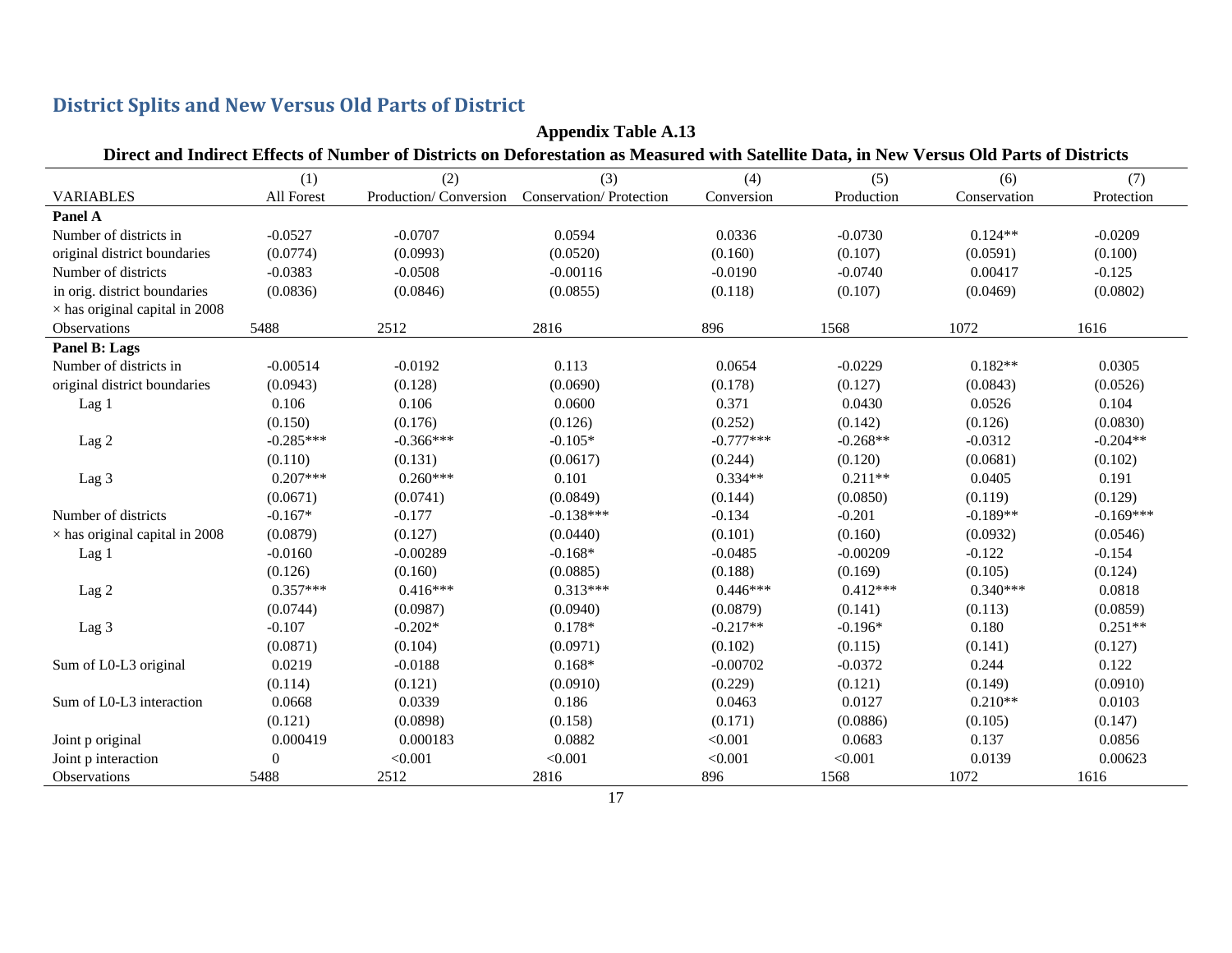#### **Appendix Table A.13 continued**

*Notes*. The forest dataset has been constructed from MODIS satellite images, as described in Section III.C. The production and conversion zones are those in which legal logging can take place, while the conservation and protection zones are those in which all logging is illegal. An observation is a forest-zone in a 1990-borders district in a year. The dependent variable is the number of forest cells deforested in a given year in the given district-forest zone. The 'number of districts in original district boundaries' variable counts into how many districts the original 1990 district split into by the given year, and 'has original capital in 2008' is a dummy for whether the capital city of the original 1990 district is located within the borders of the district in 2008. In Panel B, we include three lags of each of these variables; the coefficients reported as 'sum of L0-L3' represent the sum of the coefficients on the contemporaneous variable and the first three lags. 'Joint p' represents the p-value on a joint test of the contemporaneous effect and all three lags. All regressions include 2008-district-by-forest zone and island-by-year fixed effects. Robust standard errors clustered at 1990 district borders in parentheses. \*\*\* implies significance at the 0.01 level, \*\* 0.05,  $* 0.1.$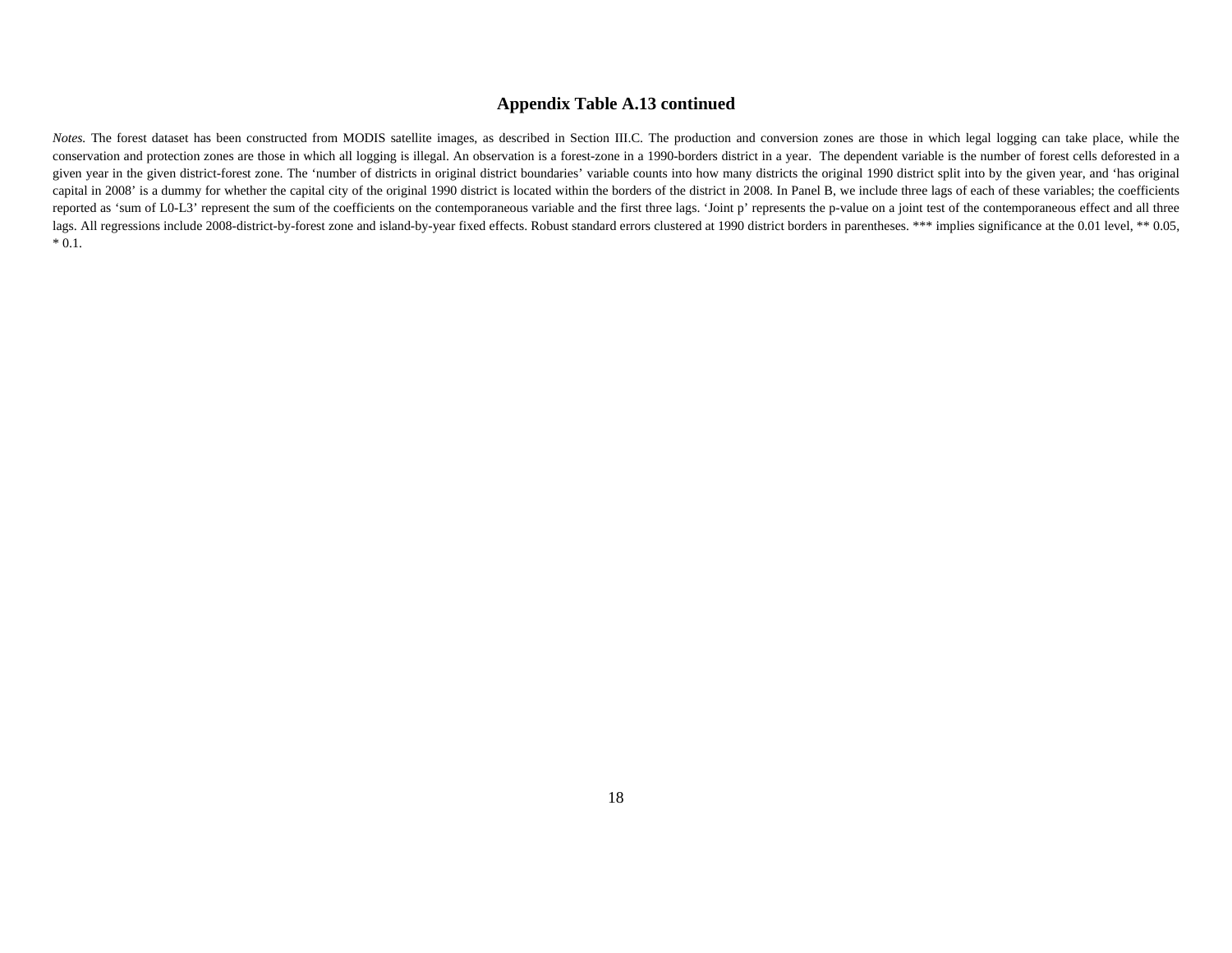### **Clustering Oil and Gas Revenues Results at Province Level**

#### **Appendix Table A.14 Effects of District-Level Oil and Gas Revenues on Deforestation as Measured with Satellite Data with Province-Level Clustering**

|                     | (1)           | (2)                   | (3)                     |
|---------------------|---------------|-----------------------|-------------------------|
| <b>VARIABLES</b>    | All Forest    | Production/Conversion | Conservation/Protection |
| Panel A             |               |                       |                         |
| Oil and gas revenue | $-0.00316**$  | $-0.00284**$          | $-0.00597***$           |
| per capita          | (0.00137)     | (0.00142)             | (0.00217)               |
| <b>Observations</b> | 6464          | 3064                  | 3400                    |
| Panel B: Lags       |               |                       |                         |
| Oil and gas revenue | $-0.00492***$ | $-0.00432**$          | $-0.0113***$            |
| per capita          | (0.00172)     | (0.00168)             | (0.00230)               |
| Lag 1               | 0.000652      | 8.87e-05              | $0.00561***$            |
|                     | (0.00121)     | (0.00135)             | (0.00110)               |
| Lag 2               | 0.00112       | 0.00132               | 0.000731                |
|                     | (0.00164)     | (0.00186)             | (0.000667)              |
| Lag 3               | $0.00519**$   | $0.00530***$          | 0.00574                 |
|                     | (0.00216)     | (0.00202)             | (0.00420)               |
| Sum of L0-L3        | 0.00205       | 0.00240               | 0.000768                |
|                     | (0.00135)     | (0.00149)             | (0.00197)               |
| Joint p             | < 0.001       | < 0.001               | < 0.001                 |
| Sum of $L0-L3 = L0$ | < 0.001       | < 0.001               | < 0.001                 |
| effect p-value      |               |                       |                         |
| <b>Observations</b> | 6464          | 3064                  | 3400                    |

Notes. The forest dataset has been constructed from MODIS satellite images, as described in Section III.C. The production and conversion zones are those in which legal logging can take place, while the conservation and protection zones are those in which all logging is illegal. The dependent variable is the number of forest cells deforested in the district-zone-year. A unit of observation is a 1990-borders districtforest zone. The 'oil and gas revenue per capita' variable reports the value of per capita revenue from oil and gas extraction at the district level in US dollars. A unit of observation is a 2008-borders district-forest zone. In Panel B, we include the oil and gas revenue variable and three lags of the oil and gas revenue variable; the coefficient reported as 'sum of L0-L3' is the sum of the coefficients on the oil and gas revenue variable and the first three lags. P-values are reported for tests of joint significance of the contemporaneous and lagged oil and gas revenue variables ('joint p') and a test of whether the sum of the coefficients on the contemporaneous oil and gas revenue variable and the first three lags is equal to the contemporaneous coefficient ('sum of L0-L3 = L0'). All regressions include district-by-forest zone and island-by-year fixed effects and the number of districts the 1990 district has split into by year t (and 3 lags of this variable in Panel B), where a district is counted as having split when it reports receiving its own oil and gas revenue. Robust standard errors are clustered at the 2008 province boundaries and reported in parentheses. \*\*\* implies significance at the 0.01 level, \*\* 0.05, \* 0.1.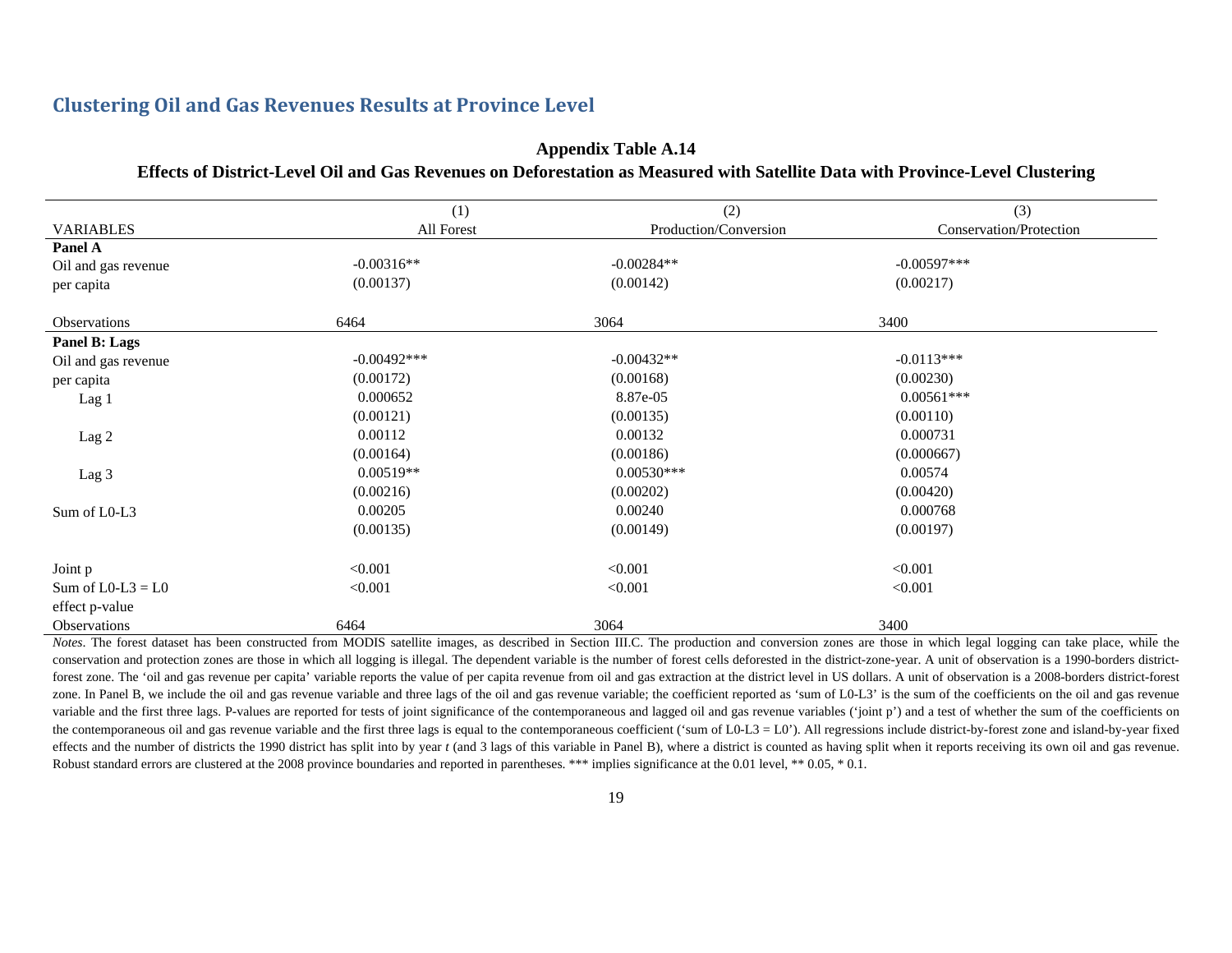### **Additional Results on the Political Economy Implications of Oil and Gas Revenue**

|                            | (1)            | (2)                  | (3)            | (4)                                    | (5)            | (6)                  |
|----------------------------|----------------|----------------------|----------------|----------------------------------------|----------------|----------------------|
| <b>VARIABLES</b>           |                | Number of Candidates |                | Number of Parties in Winning Coalition |                | Incumbent Re-elected |
| Panel A: Oil and Gas in    |                |                      |                |                                        |                |                      |
| <b>Year of Election</b>    |                |                      |                |                                        |                |                      |
| Oil and gas per capita     | $-0.00230***$  | $-0.00290$ ***       | 0.000789       | $0.00194*$                             | 0.000270       | $-4.50e-05$          |
| in election year           | (0.000505)     | (0.000938)           | (0.00110)      | (0.00113)                              | (0.000390)     | (0.000471)           |
| Island and year FE         | N <sub>O</sub> | <b>YES</b>           | N <sub>O</sub> | <b>YES</b>                             | N <sub>O</sub> | <b>YES</b>           |
| <b>Observations</b>        | 241            | 241                  | 220            | 220                                    | 242            | 242                  |
|                            |                |                      |                |                                        |                |                      |
| Panel B: Initial level and |                |                      |                |                                        |                |                      |
| changes                    |                |                      |                |                                        |                |                      |
| Oil and gas per capita     | $-0.00107$     | 0.00246              | $-0.0127***$   | $-0.0132***$                           | $-0.000643$    | $-0.00125$           |
| in 2003                    | (0.00258)      | (0.00279)            | (0.00205)      | (0.00262)                              | (0.00154)      | (0.00185)            |
| Annual change in oil       | $-0.00985**$   | $-0.0199***$         | $0.0306***$    | $0.0361***$                            | 0.00284        | 0.00248              |
| and gas per capita between |                |                      |                |                                        |                |                      |
| election year and 2003     | (0.00473)      | (0.00612)            | (0.00382)      | (0.00444)                              | (0.00289)      | (0.00331)            |
| Island and year FE         | N <sub>O</sub> | <b>YES</b>           | N <sub>O</sub> | <b>YES</b>                             | N <sub>O</sub> | <b>YES</b>           |
| <b>Observations</b>        | 241            | 241                  | 220            | 220                                    | 242            | 242                  |

## **Appendix Table A.15 Effects of Oil and Gas Revenues on District-Level Election Outcomes**

*Notes.* Each column reports OLS cross-sectional regressions of the dependent variable listed in the column, using data from Skoufias et al. (2010). An observation is a district with 2008 borders. Even-numbered columns also include year fixed effects and island fixed effects. Robust standard errors in parentheses.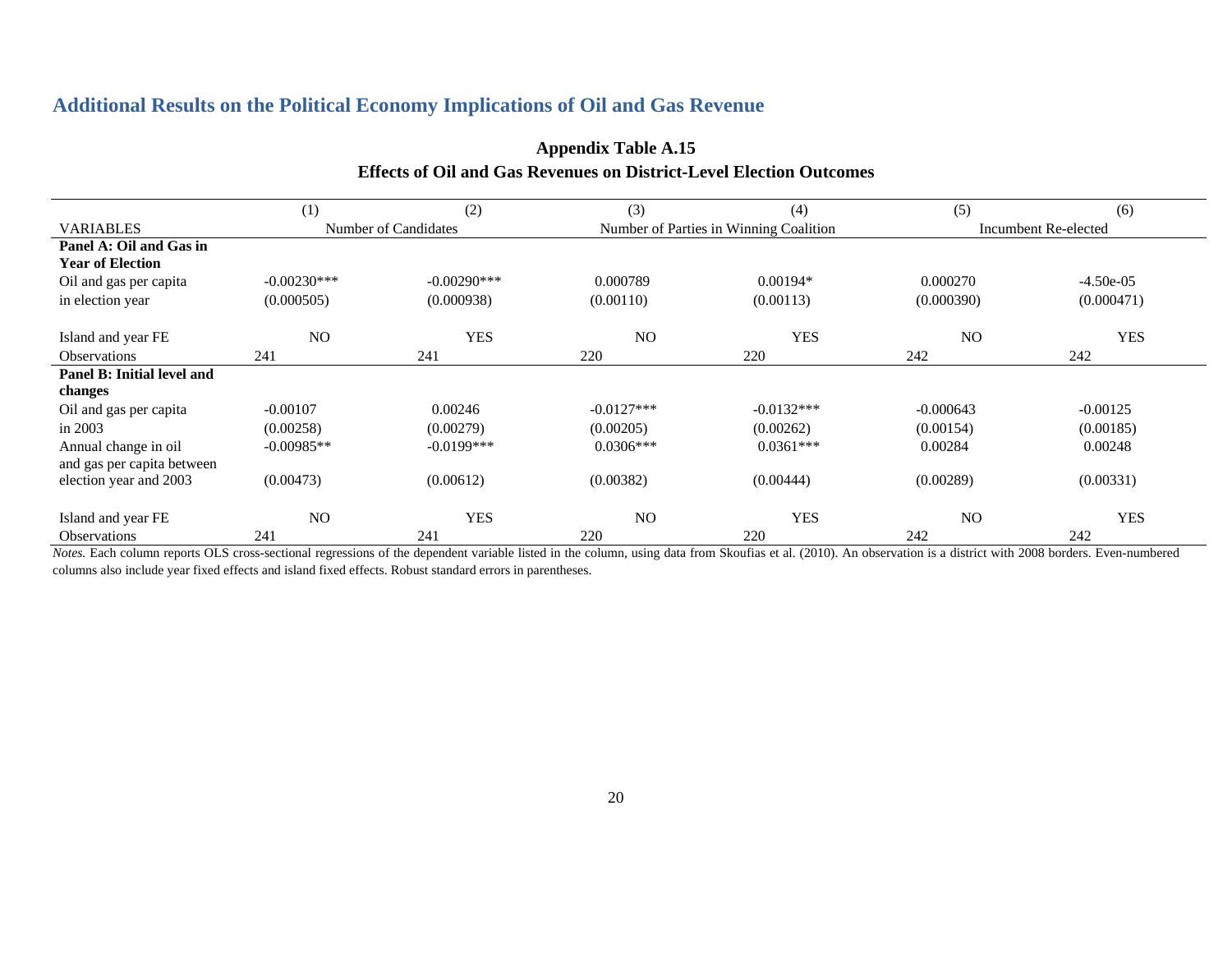|                                                 | (1)        | (2)<br>Production | (3)<br>Conservation | (4)        | (5)        | (6)          | (7)        |
|-------------------------------------------------|------------|-------------------|---------------------|------------|------------|--------------|------------|
| <b>VARIABLES</b>                                | All Forest | /Conversion       | /Protection         | Conversion | Production | Conservation | Protection |
| Panel A: Number of candidates                   |            |                   |                     |            |            |              |            |
| Post-election                                   | $0.699**$  | $0.491*$          | $1.727***$          | $0.528*$   | $0.503*$   | $2.441***$   | 0.607      |
|                                                 | (0.277)    | (0.255)           | (0.497)             | (0.294)    | (0.299)    | (0.646)      | (0.468)    |
| Post-election $\times$                          | $-0.115$   | $-0.0649$         | $-0.311***$         | $-0.142*$  | $-0.0538$  | $-0.527***$  | $-0.0775$  |
| number of candidates                            | (0.0716)   | (0.0659)          | (0.107)             | (0.0849)   | (0.0685)   | (0.102)      | (0.0869)   |
| Observations                                    | 4707       | 2230              | 2477                | 792        | 1438       | 1017         | 1460       |
| Panel B: Number of parties in winning coalition |            |                   |                     |            |            |              |            |
| Post-election                                   | 0.197      | 0.154             | $0.509*$            | $-0.156$   | 0.255      | $-0.0515$    | 0.474      |
|                                                 | (0.139)    | (0.149)           | (0.296)             | (0.231)    | (0.185)    | (0.438)      | (0.290)    |
| Post-election $\times$                          | 0.0209     | 0.0295            | $-0.0288$           | 0.0378     | 0.0154     | 0.119        | $-0.0643$  |
| Number of parties                               | (0.0627)   | (0.0667)          | (0.0691)            | (0.0780)   | (0.0802)   | (0.134)      | (0.0930)   |
| Observations                                    | 4204       | 1966              | 2238                | 664        | 1302       | 914          | 1324       |
| Panel C: Incumbent re-elected                   |            |                   |                     |            |            |              |            |
| Post-election                                   | 0.110      | 0.146             | 0.00669             | $-0.00223$ | 0.175      | $-0.646$     | 0.177      |
|                                                 | (0.198)    | (0.202)           | (0.264)             | (0.348)    | (0.190)    | (0.468)      | (0.225)    |
| Post-election $\times$                          | 0.255      | 0.178             | $0.599**$           | $-0.0188$  | 0.252      | $0.920**$    | 0.212      |
| Incumbent re-elected                            | (0.159)    | (0.152)           | (0.272)             | (0.209)    | (0.165)    | (0.383)      | (0.173)    |
| Observations                                    | 4739       | 2246              | 2493                | 800        | 1446       | 1025         | 1468       |

#### **Appendix Table A.16 Effects of Political Variables on District-Level Deforestation as Measured with Satellite Data**

ц.

 *Notes*. The forest dataset has been constructed from MODIS satellite images, as described in Section III.C. The production and conversion zones are those in which legal logging can take place, while the conservation and protection zones are those in which all logging is illegal. The dependent variable is the number of forest cells deforested in the district-zone-year. A unit of observation is a 2008-borders districtforest zone. The 'post-election' variable is a dummy capturing whether the new direct election for district heads has taken place. All regressions include district-by-forest zone and island-by-year fixed effects and the number of districts the 1990 district has split into by year *t*, where a district is counted as having split when it reports receiving its own oil and gas revenue. Robust standard errors are clustered at the 1990 district level and reported in parentheses. \*\*\* implies significance at the 0.01 level, \*\* 0.05, \* 0.1.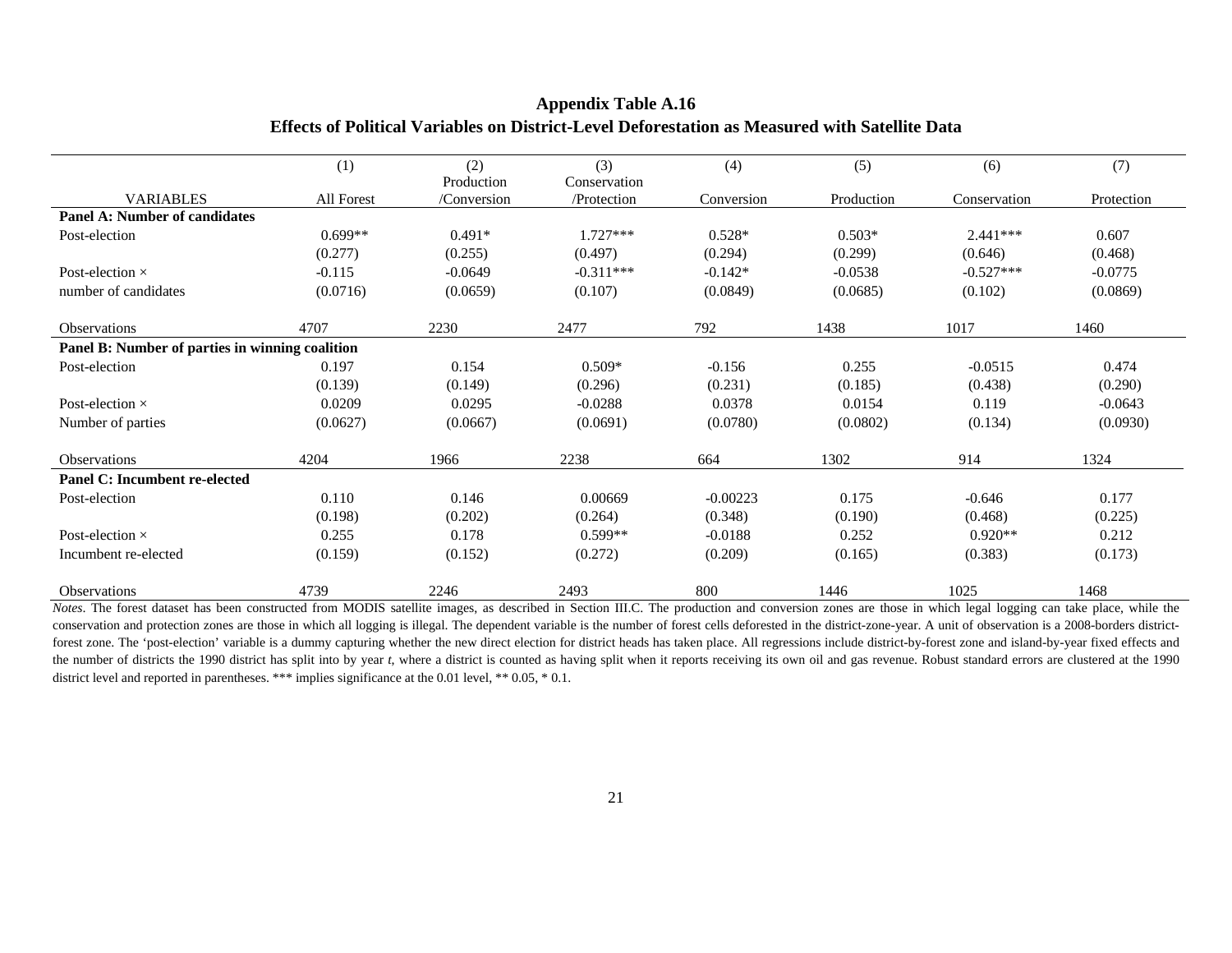### **Changing the Oil Per Capita Variable to Missing Rather than Zero Prior to 2001**

**Appendix Table A.17 Effects of District-Level Oil and Gas Revenues on Deforestation as Measured with Satellite Data, with Data Prior to 2001 Coded as Missing Rather than Zero** 

|                     | (1)          | (2)                   | (3)                     |
|---------------------|--------------|-----------------------|-------------------------|
| <b>VARIABLES</b>    | All Forest   | Production/Conversion | Conservation/Protection |
|                     |              |                       |                         |
| Oil and gas revenue | $-0.00450**$ | $-0.00371*$           | $-0.0127***$            |
| per capita          | (0.00203)    | (0.00196)             | (0.00400)               |
| Lag 1               | 0.00132      | 0.00101               | $0.00406***$            |
|                     | (0.000943)   | (0.00110)             | (0.00142)               |
| Lag 2               | 0.00147      | 0.00144               | $0.00461***$            |
|                     | (0.000929)   | (0.00102)             | (0.00150)               |
| Lag 3               | $0.0175**$   | $0.0218**$            | $-0.0292***$            |
|                     | (0.00887)    | (0.00947)             | (0.00979)               |
| Sum of L0-L3        | 0.0158       | $0.0205*$             | $-0.0332***$            |
|                     | (0.0107)     | (0.0111)              | (0.0127)                |
| Joint p             | 8.51e-08     | 1.63e-07              | $\boldsymbol{0}$        |
| Sum of L0-L3 p      | 0.138        | 0.0644                | 0.00910                 |
| <b>Observations</b> | 3885         | 1855                  | 2030                    |

*Notes*. The forest dataset has been constructed from MODIS satellite images, as described in Section III.C. The production and conversion zones are those in which legal logging can take place, while the conservation and protection zones are those in which all logging is illegal. The dependent variable is the number of forest cells deforested in the district-zone-year. The 'oil and gas revenue per capita' variable reports the value of per capita revenue from oil and gas extraction at the district level in US dollars. Three lags of this variable are also included. A unit of observation is a 2008-borders district-forest zone. The coefficient reported as 'sum of L0-L3' is the sum of the coefficients on the oil and gas revenue variable and the first three lags. P-values are reported for tests of joint significance of the contemporaneous and lagged oil and gas revenue variables ('joint p') and for significance of the 'sum of L0-L3' coefficient ('sum of L0-L3 p'). All regressions include district-by-forest zone and island-by-year fixed effects and the number of districts the 1990 district has split into by year *t* and 3 lags of this variable, where a district is counted as having split when it reports receiving its own oil and gas revenue. Robust standard errors are clustered at the 1990 district level and reported in parentheses. \*\*\* implies significance at the 0.01 level, \*\* 0.05, \* 0.1.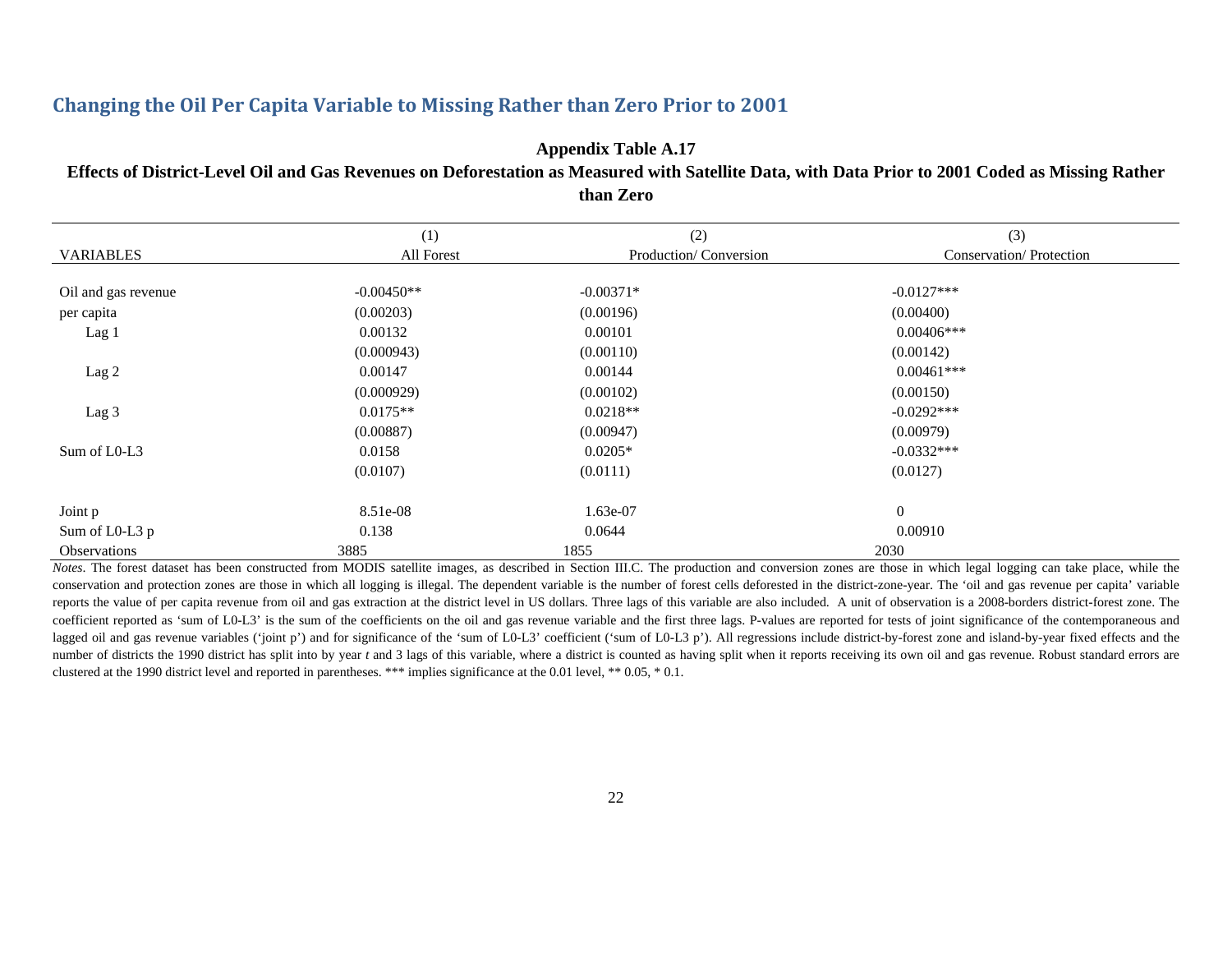### **Dropping 2001 (Restricting to the Period when District Governments Could Not Issue Small‐Scale Forestry Permits)**

|                               | $_{(1)}$    | (2)                   | (3)                     | (4)        | (5)         | (6)          | (7)        |
|-------------------------------|-------------|-----------------------|-------------------------|------------|-------------|--------------|------------|
| <b>VARIABLES</b>              | All Forest  | Production/Conversion | Conservation/Protection | Conversion | Production  | Conservation | Protection |
| Panel A                       |             |                       |                         |            |             |              |            |
| Number of districts           | $0.0553**$  | $0.0587**$            | $0.0961**$              | $0.100***$ | $0.0537**$  | $0.151**$    | $0.0754**$ |
| in province                   | (0.0265)    | (0.0284)              | (0.0432)                | (0.0348)   | (0.0264)    | (0.0755)     | (0.0375)   |
| <b>Observations</b>           | 532         | 259                   | 273                     | 112        | 147         | 126          | 147        |
| Panel B: Lags                 |             |                       |                         |            |             |              |            |
| Number of districts           | $0.0812***$ | $0.0782***$           | $0.116***$              | $0.121***$ | $0.0675***$ | $0.167**$    | $0.0846*$  |
| in province (sum of $L0-L3$ ) | (0.0182)    | (0.0189)              | (0.0471)                | (0.0263)   | (0.0180)    | (0.0818)     | (0.0480)   |
| <b>Observations</b>           | 532         | 259                   | 273                     | 112        | 147         | 126          | 147        |

### **Appendix Table A.18 Impact of Number of Districts in Province on Deforestation as Measured with Satellite Data, Dropping 2001**

 *Notes*. The forest dataset has been constructed from MODIS satellite images, as described in Section III.C. The production and conversion zones are those in which legal logging can take place, while the conservation and protection zones are those in which all logging is illegal. An observation is a forest-zone in a province in a year. The dependent variable is the number of forest cells deforested in a given year in the given province-forest zone. The 'number of districts in province' variable counts the number of districts within each province in a given year, where provinces are defined using the 2008 boundaries (21 provinces). The regressions include province and island-by-year fixed effects. In Panel B, we include the number of districts variable and three lags of the number of districts variable; the coefficient reported is the sum of the coefficients on the number of districts variable and the first three lags. Robust standard errors are clustered at the 1990 province boundaries (17 provinces) and reported in parentheses. \*\*\* implies significance at the 0.01 level, \*\* 0.05, \* 0.1.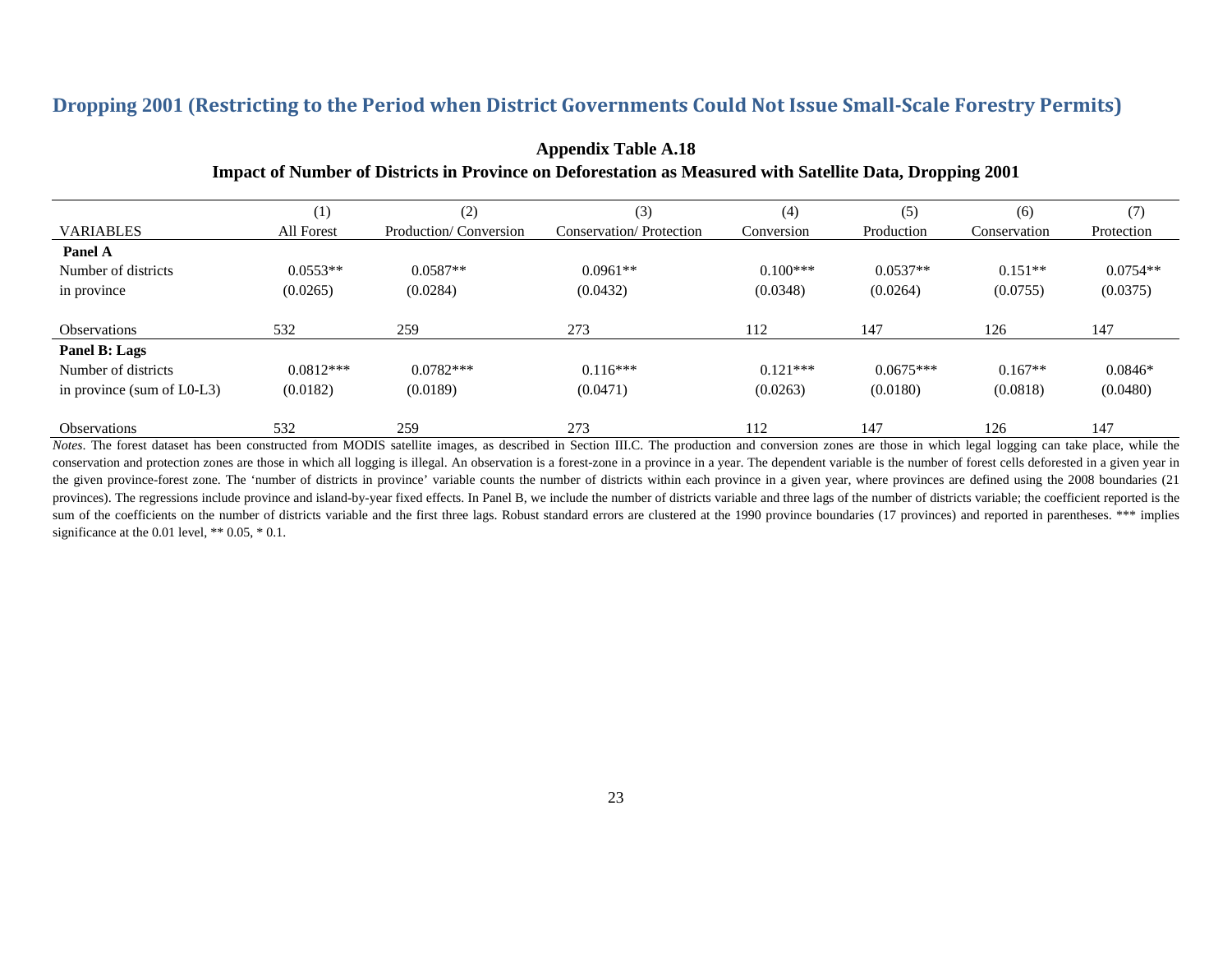|                     | (1)           | (2)                   | (3)                     |
|---------------------|---------------|-----------------------|-------------------------|
| <b>VARIABLES</b>    | All Forest    | Production/Conversion | Conservation/Protection |
| Panel A             |               |                       |                         |
| Oil and gas revenue | $-0.00335**$  | $-0.00300*$           | $-0.00633**$            |
| per capita          | (0.00158)     | (0.00160)             | (0.00264)               |
| Observations        | 5621          | 2667                  | 2954                    |
| Panel B             |               |                       |                         |
| Oil and gas revenue | $-0.00503***$ | $-0.00441**$          | $-0.0117***$            |
| per capita          | (0.00193)     | (0.00197)             | (0.00252)               |
| Lag 1               | 0.000948      | 0.000374              | $0.00644***$            |
|                     | (0.00116)     | (0.00140)             | (0.00137)               |
| Lag 2               | 0.00106       | 0.00126               | 0.000511                |
|                     | (0.00128)     | (0.00148)             | (0.00143)               |
| Lag 3               | $0.00561***$  | $0.00573***$          | $0.00618*$              |
|                     | (0.00177)     | (0.00175)             | (0.00363)               |
| Sum of L0-L3        |               |                       |                         |
|                     | $0.00259*$    | $0.00296*$            | 0.00142                 |
|                     | (0.00150)     | (0.00168)             | (0.00214)               |
| Joint p             | < 0.001       | < 0.001               | < 0.001                 |
| Test main $=$ L0-L3 | < 0.001       | < 0.001               | < 0.001                 |
| <b>Observations</b> | 5621          | 2667                  | 2954                    |

#### **Appendix Table A.19 Effects of District-Level Oil and Gas Revenues on Deforestation as Measured with Satellite Data, Dropping 2001**

*Notes*. The forest dataset has been constructed from MODIS satellite images, as described in Section III.C. The production and conversion zones are those in which legal logging can take place, while the conservation and protection zones are those in which all logging is illegal. The dependent variable is the number of forest cells deforested in the district-zone-year. A unit of observation is a 1990-borders districtforest zone. The 'oil and gas revenue per capita' variable reports the value of per capita revenue from oil and gas extraction at the district level in US dollars. A unit of observation is a 2008-borders district-forest zone. In Panel B, we include the oil and gas revenue variable and three lags of the oil and gas revenue variable; the coefficient reported as 'sum of L0-L3' is the sum of the coefficients on the oil and gas revenue variable and the first three lags. P-values are reported for tests of joint significance of the contemporaneous and lagged oil and gas revenue variables ('joint p') and for significance of the 'sum of L0-L3' coefficient ('sum of L0-L3 p'). Robust standard errors are clustered at the 1990 district boundaries and reported in parentheses. All regressions include district-by-forest zone and island-by-year fixed effects and the number of districts the 1990 district has split into by year t (and 3 lags of this variable in Panel B), where a district is counted as having split when it reports receiving its own oil and gas revenue. \*\*\* implies significance at the 0.01 level, \*\* 0.05, \* 0.1.